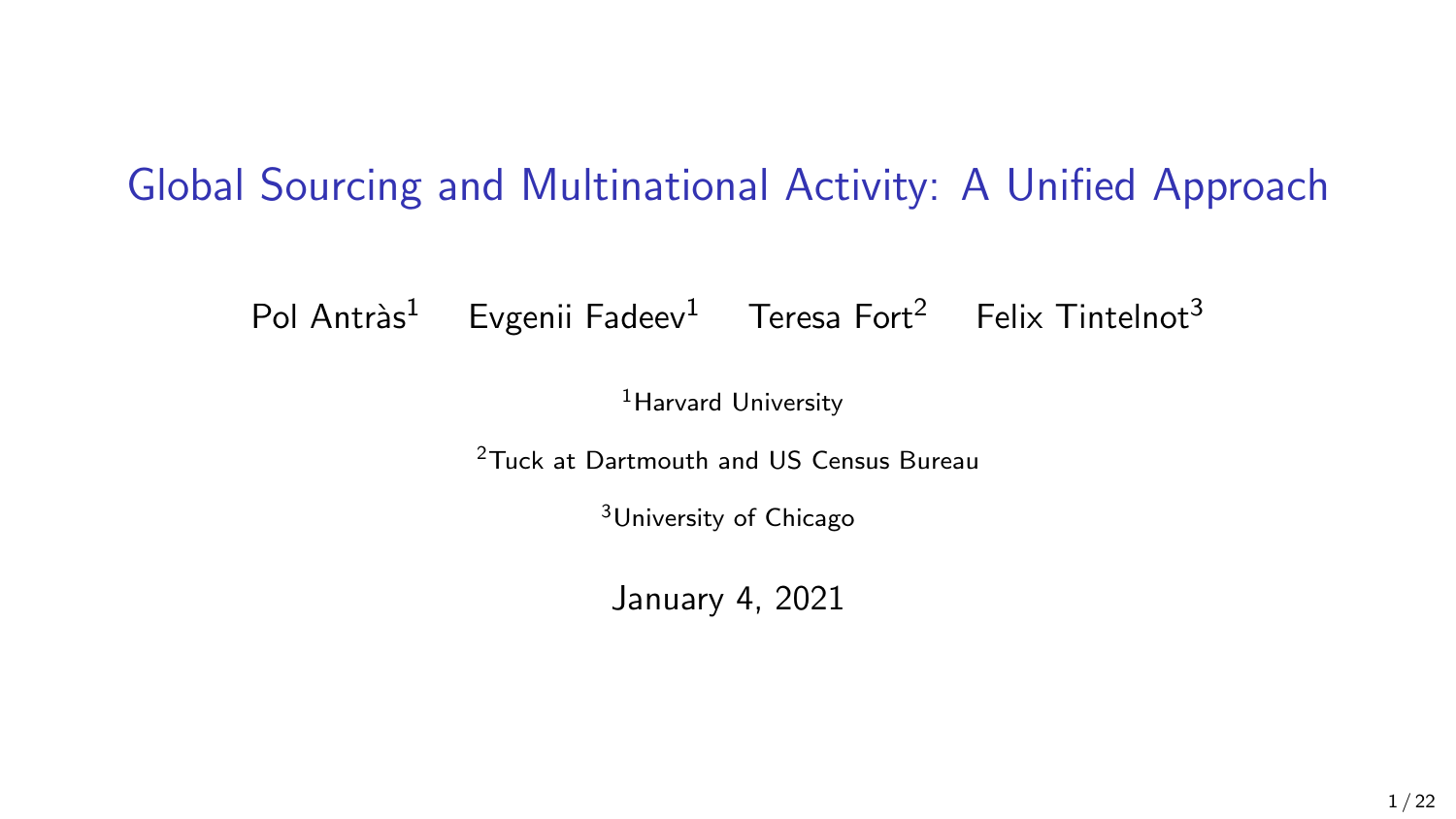#### Disclaimer

Any opinions and conclusions expressed herein are those of the authors and do not necessarily represent the views of the US Census Bureau or the Bureau of Economic Analysis. The Census Bureau's Disclosure Review Board and Disclosure Avoidance Officers have reviewed this data product for unauthorized disclosure of confidential information and have approved the disclosure avoidance practices applied to this release (CBDRB-FY21-CED006-0004). The results have also been reviewed by the Bureau of Economic Analysis to ensure that that no confidential information has been disclosed.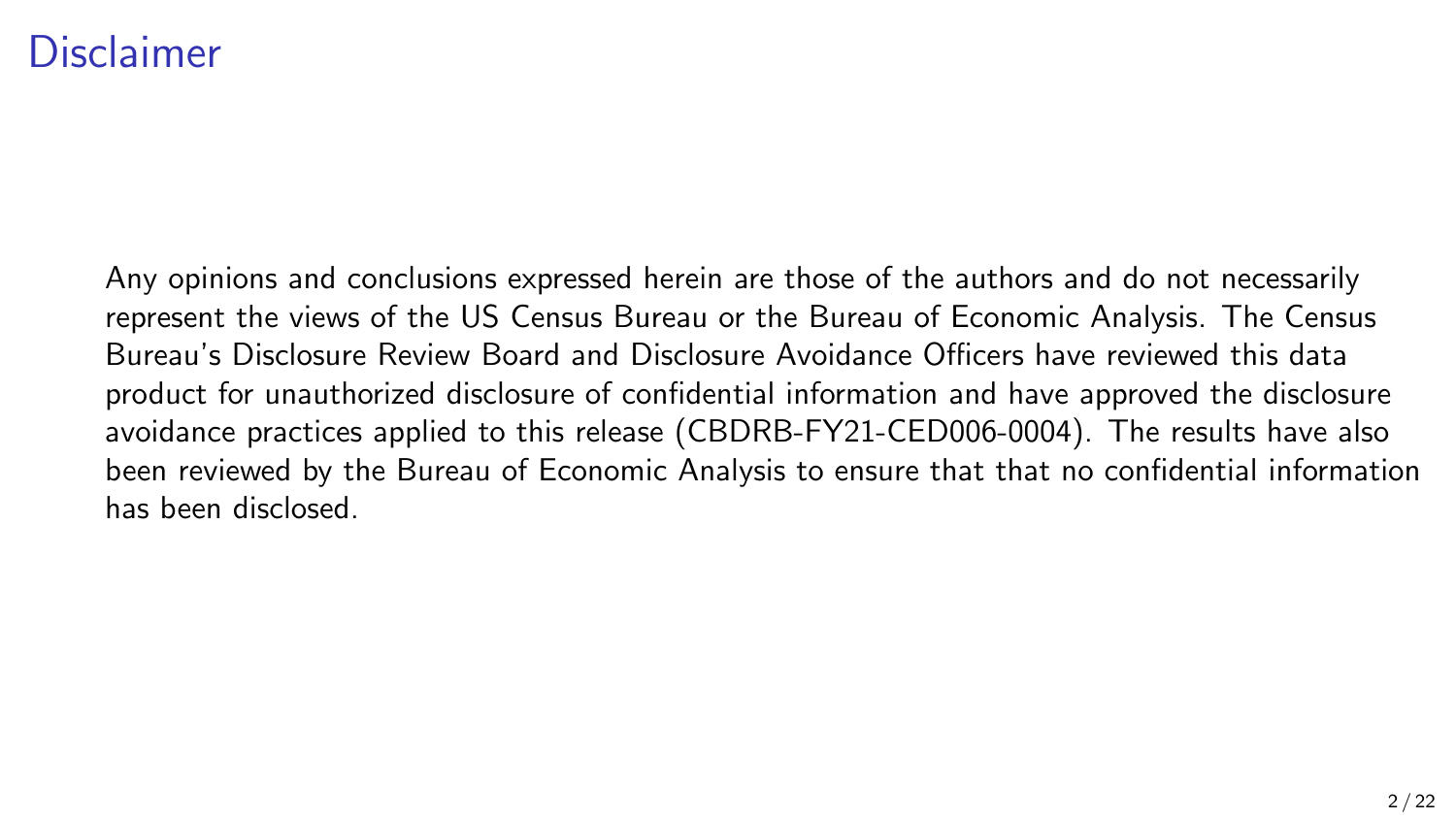#### **Motivation**

- Trade flows are dominated by very large firms
- The largest trading firms tend to be multinational enterprises (MNEs)
- MNEs' foreign sourcing and production decisions are likely related, but studied separately
	- Data limitations
	- Theory too complicated
- We lack a unified framework to study the effects of policy changes on global production
	- Tariffs affect trade cost and MNEs' global production costs
	- Domestic policies that affect MNEs indirectly affect trade flows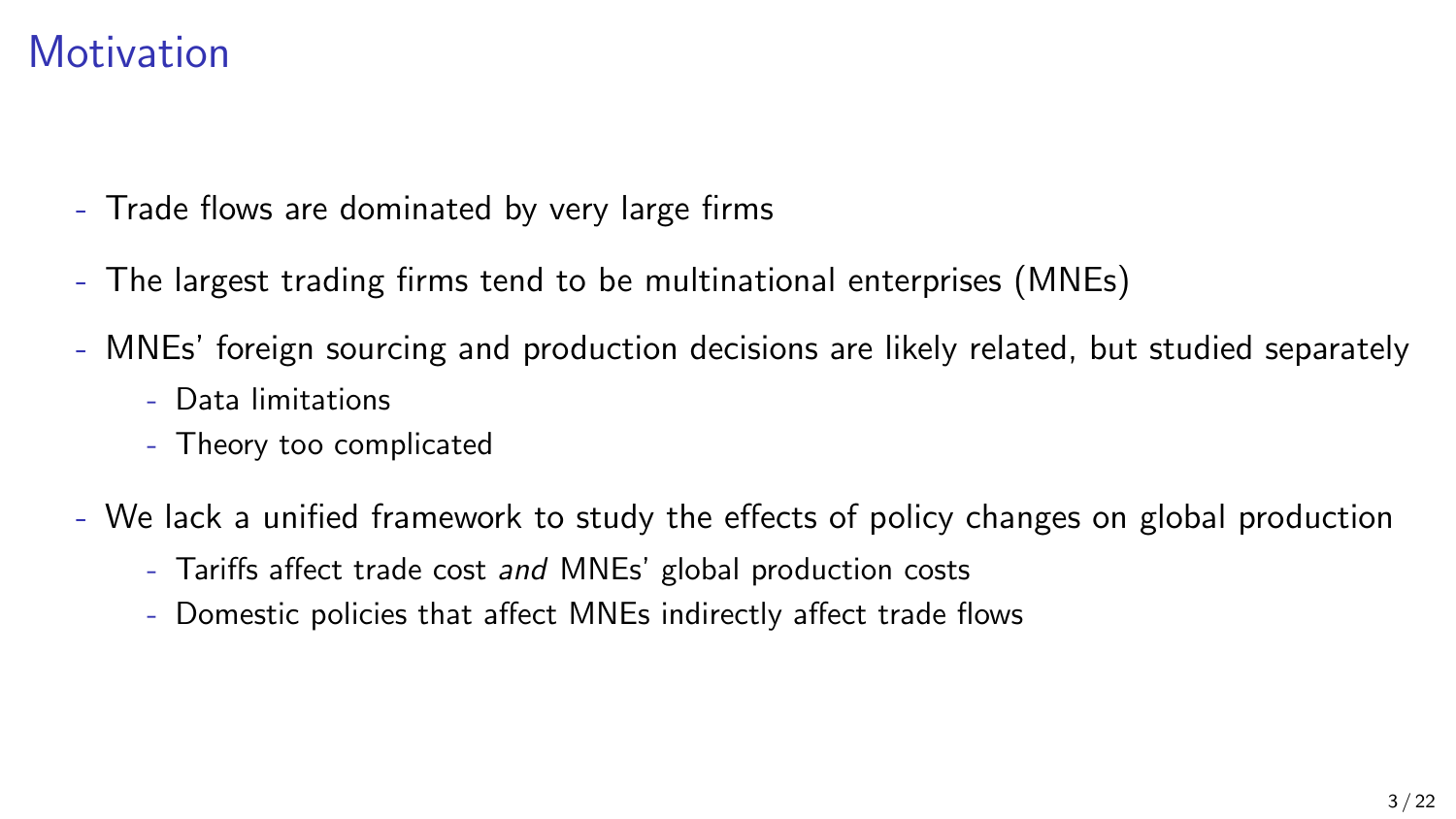### Main Contributions

- Newly linked Bureau of Economic Analysis and US Census data
	- Strong relationship between importing and FDI
	- Aggregate importance of MNEs
- Framework to analyze firms' joint FDI and foreign sourcing decisions
	- One fixed cost for all plants to be able to source from a country
	- Amount of sourcing and production depend on trade costs and wages
	- New "search method" to solve firm's extensive margin sourcing and assembly decisions
- Future: counterfactual analysis of **man-made** trade barriers in global production patterns
	- How do policies affect firms' decisions to locate production stages across countries?
	- What is the optimal shape of those policies? For a country? For the world?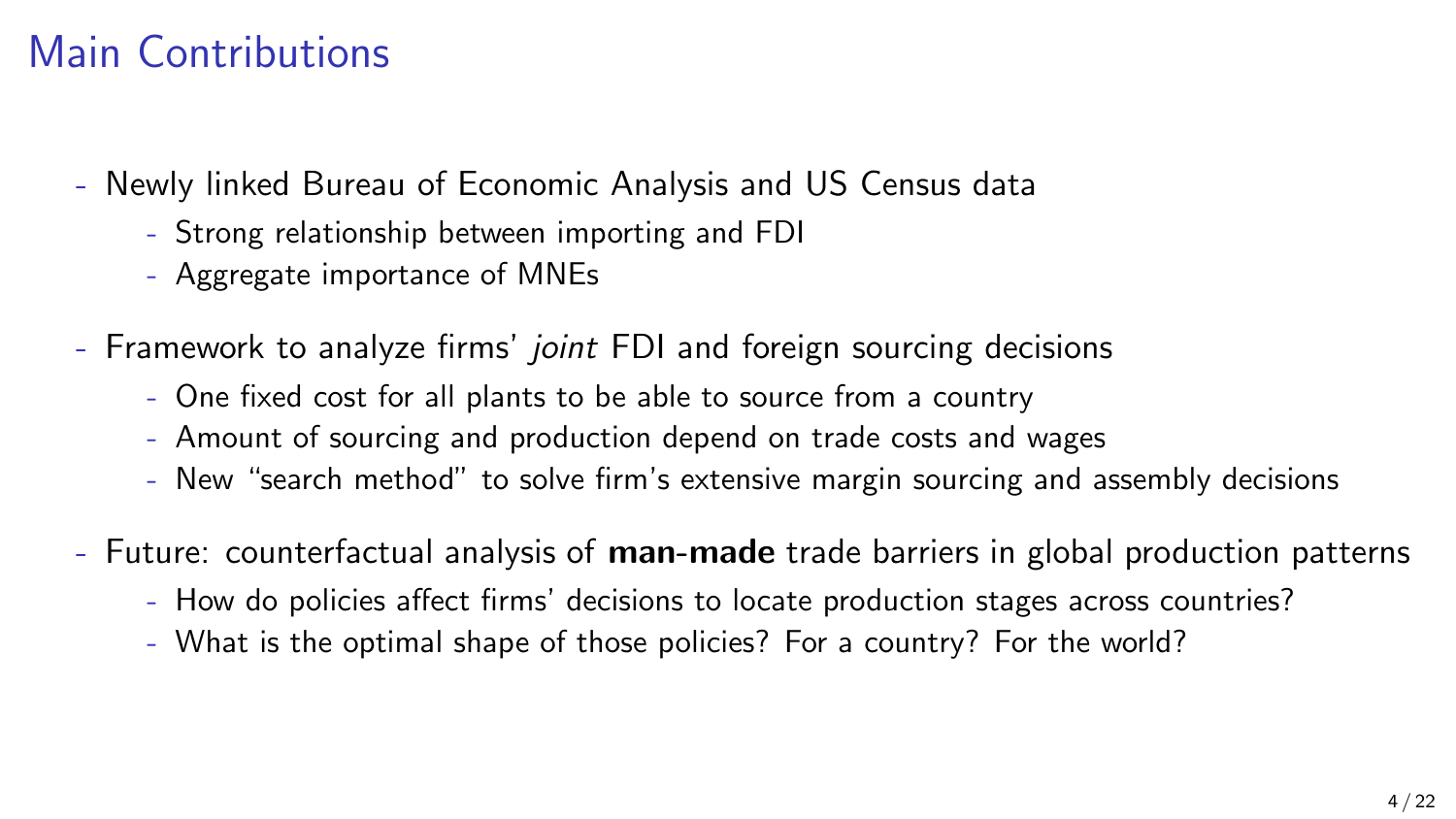#### Outline of Talk

- Data description and new facts
- Relationship between sourcing and foreign production
- Theory overview and intuition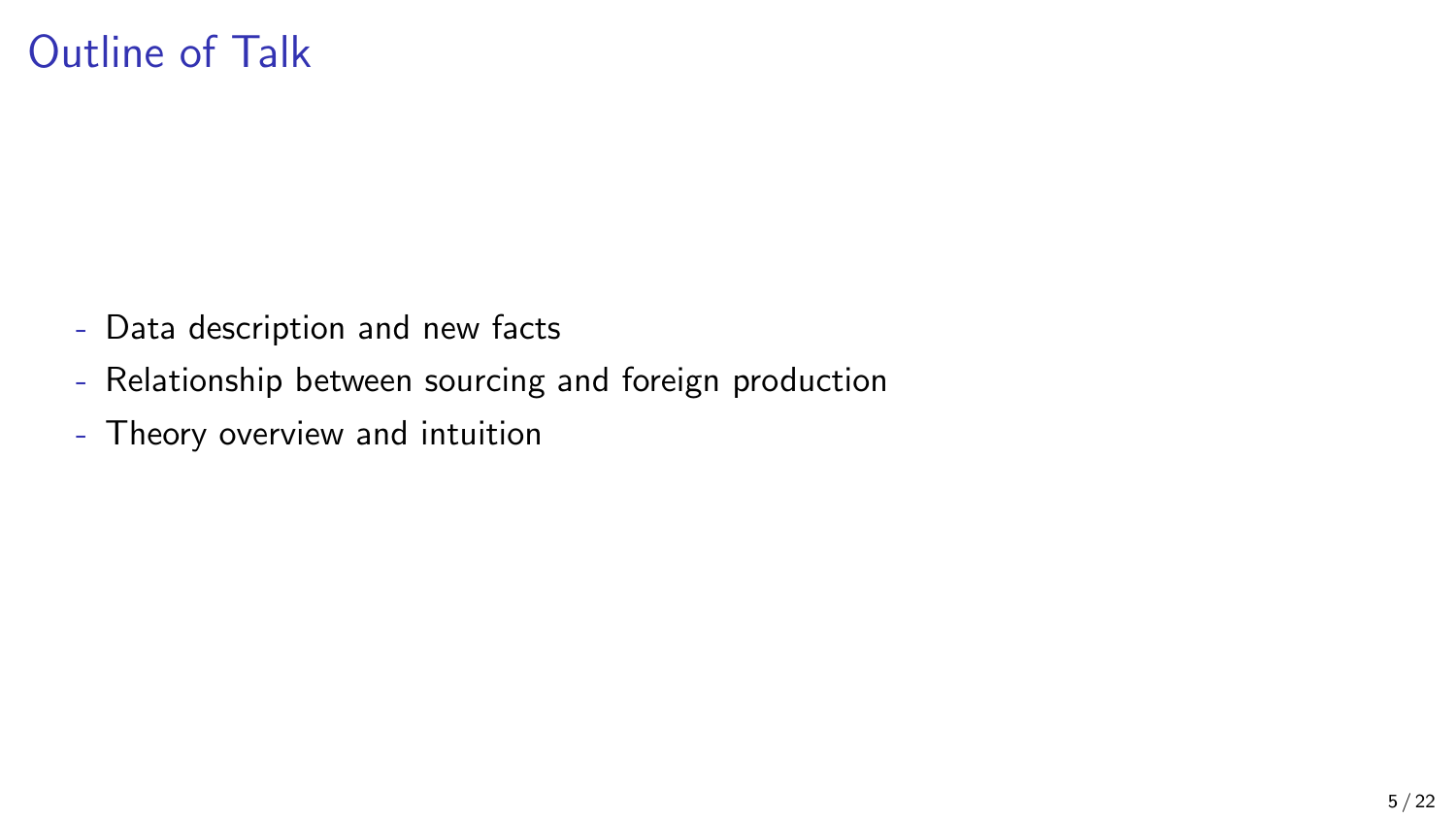We exploit newly-linked 2007 US Census-BEA data

- Data from the US Census Bureau
	- Longitudinal Business Database: universe private, non-farm employer estabs
	- All Economic Censuses: sales and inputs
	- Longitudinal Foreign Trade Transactions: imports and exports (we exclude oil)
	- Company Organization Survey (COS): firm ownership information
- BEA data on direct investment and multinational enterprises (MNEs)
	- BEA US Direct Investment Abroad (outward FDI, BE-11)
	- BEA Foreign Direct Investment in the United States (inward FDI, BE-12)
- Combine data via EINs and name and address matching
	- Census generally maps more EINs and activity to a unique firm
	- Use COS to distinguish US versus majority-owned foreign firms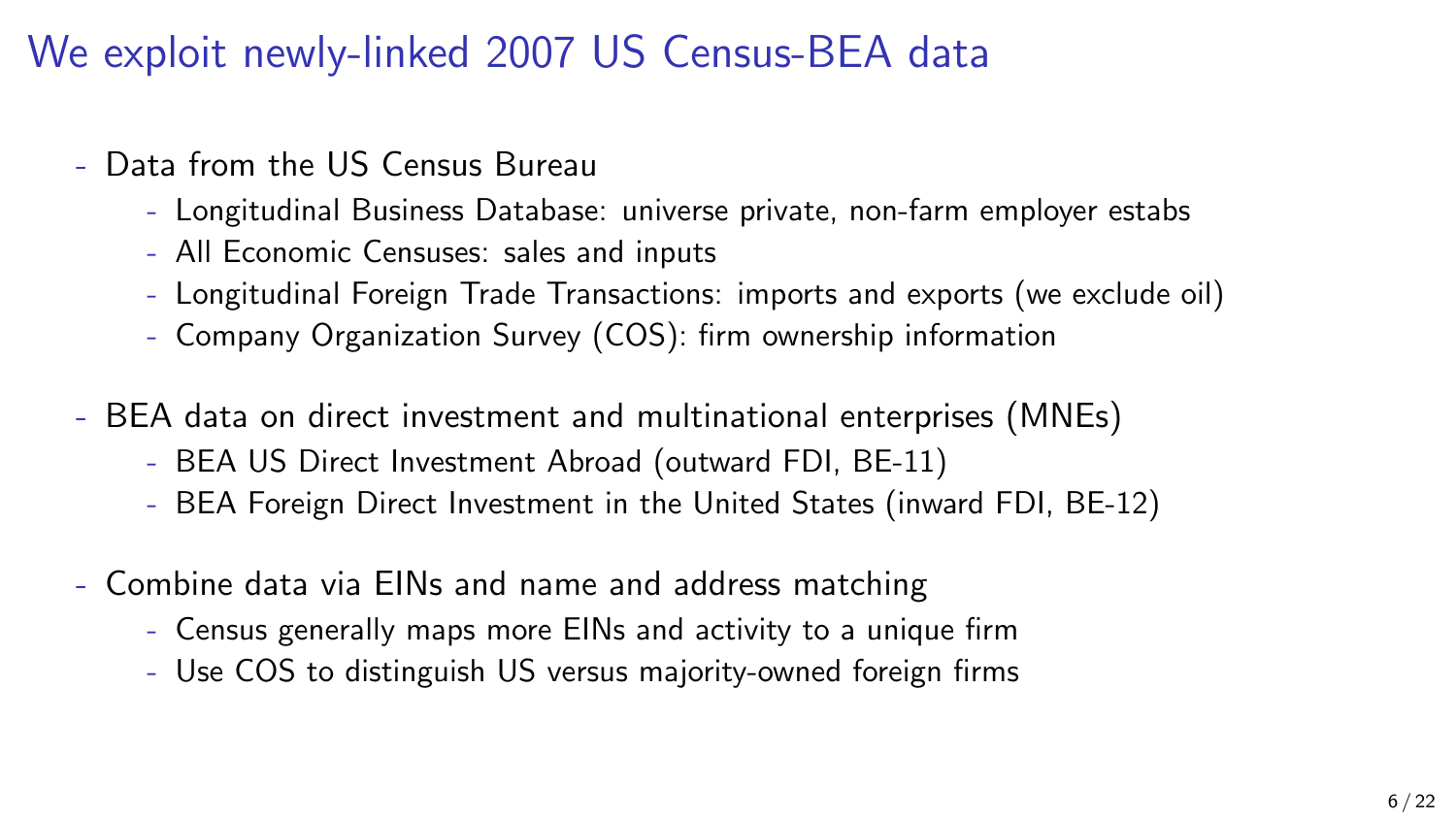## New firm definitions using the combined data

- US MNE:
	- Has majority-owned foreign affiliates (*FAs*)
	- We focus on firms with majority-owned foreign manufacturing affiliates (*FMAs*)
- Foreign-owned MNE:
	- Majority-owned by a foreign firm according to BEA
	- For firms with majority-owned  $FA$  activity, also use Census employment and ownership data
- Domestic firm:
	- Non-MNE firm that does not import (Domestic)
	- Non-MNE firm that imports (Domestic Importer)
- Manufacturing firm: firm with one or more manufacturing plants in United States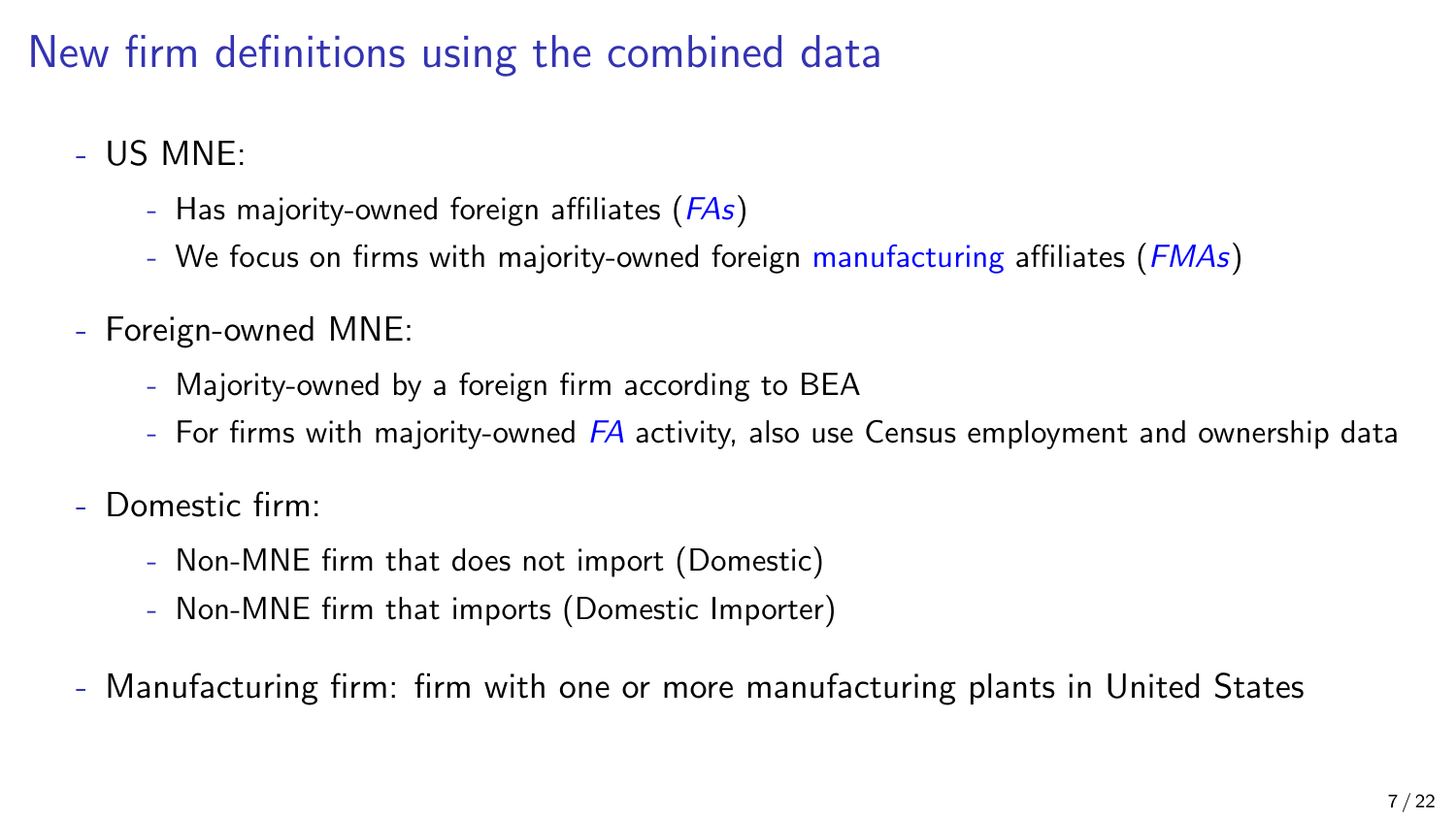## MNEs are few in number, but they are LARGE



- There are 7.8K foreign MNEs (0.17%) that cover 6% of employment and 13% of sales

- There are 2.8k US MNEs (0.06%) that cover 19% of employment and 31% of sales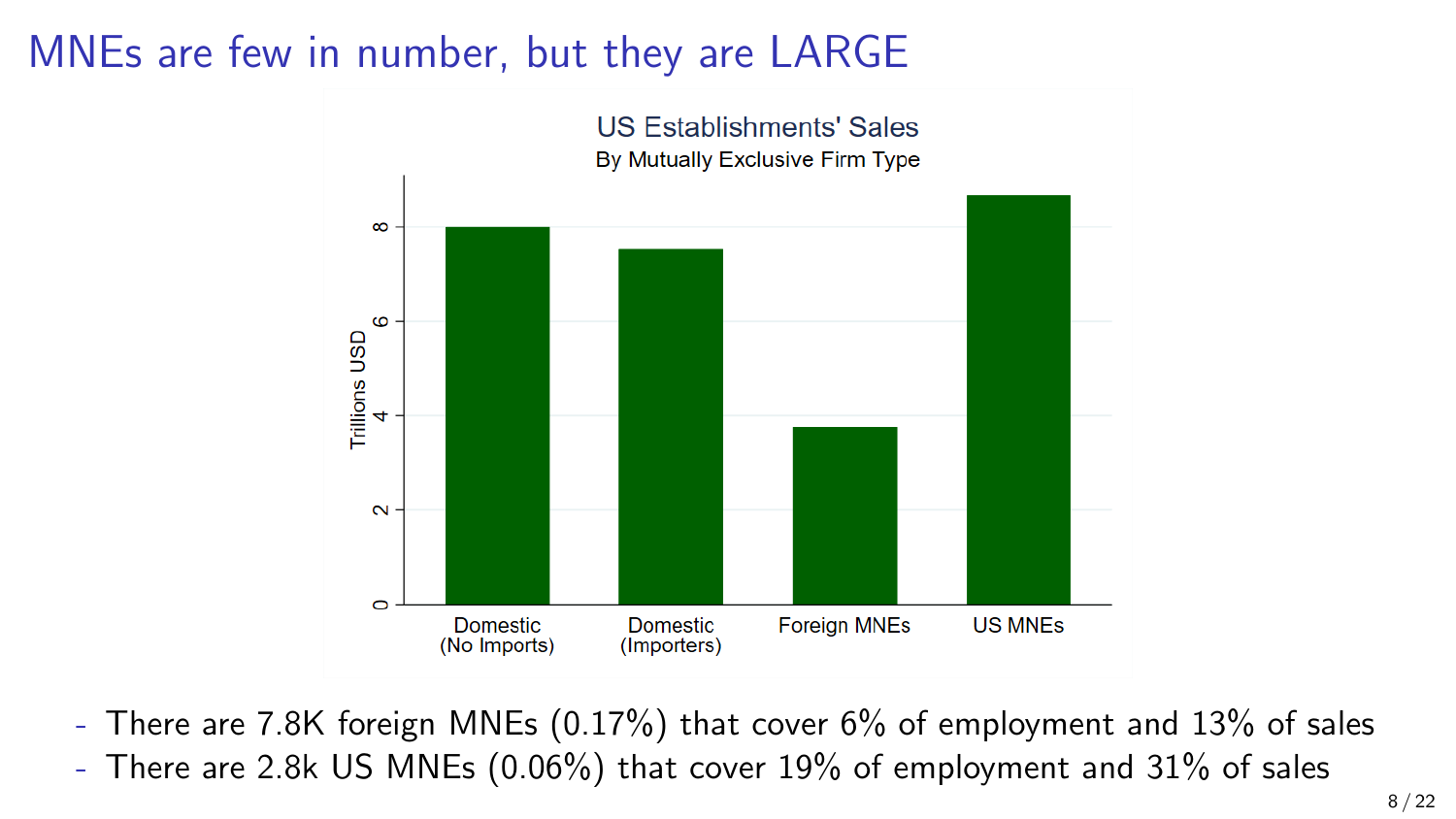## MNEs dominate US manufacturing activity



- US MNEs (1,550) and Foreign MNEs (2,200) account for 74% of manuf firms' sales
- We define manufacturing firms as those with  $1+$  US manuf plant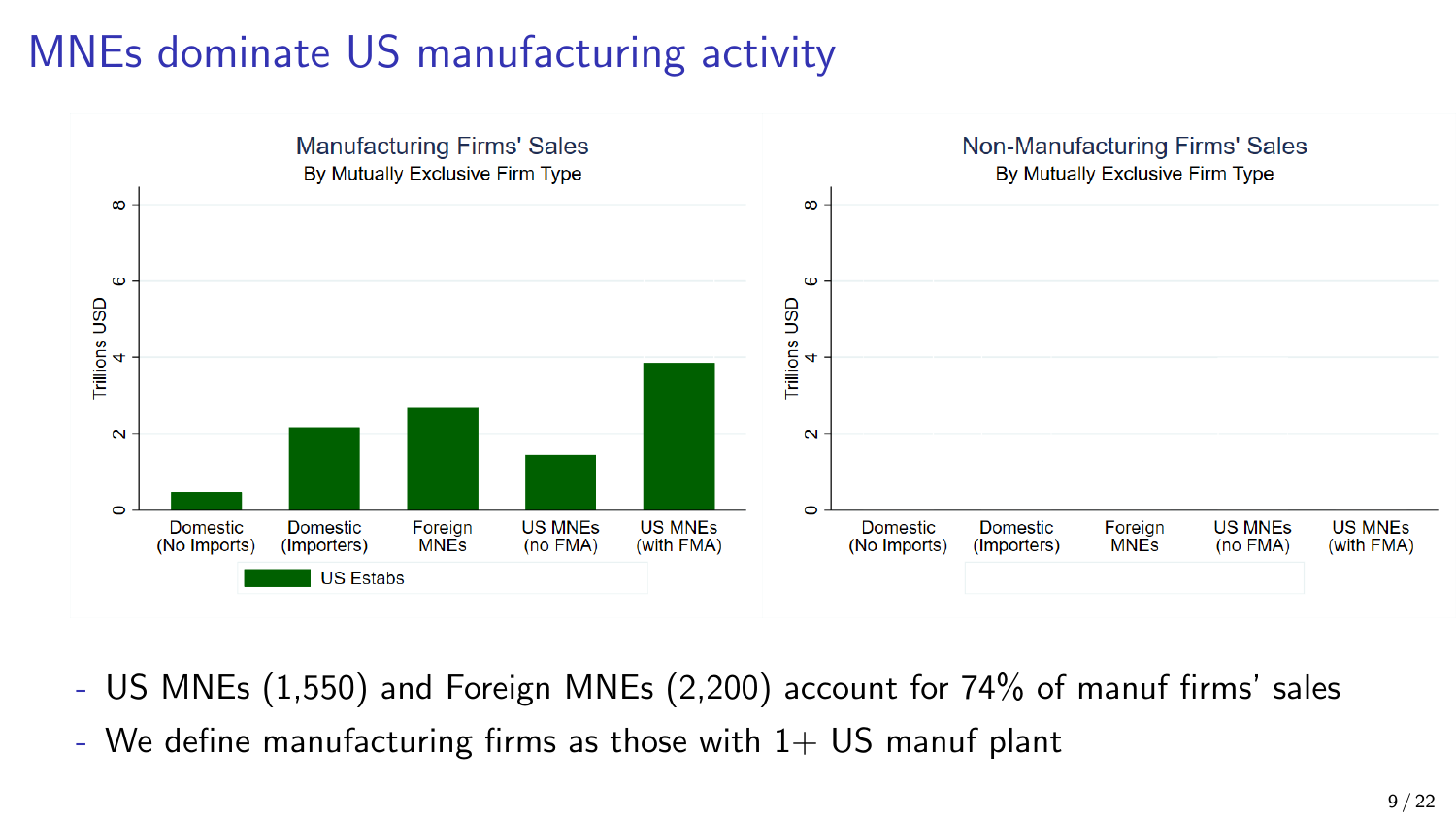## MNEs dominate US manufacturing activity



- US MNEs that manufacture abroad also produce in the US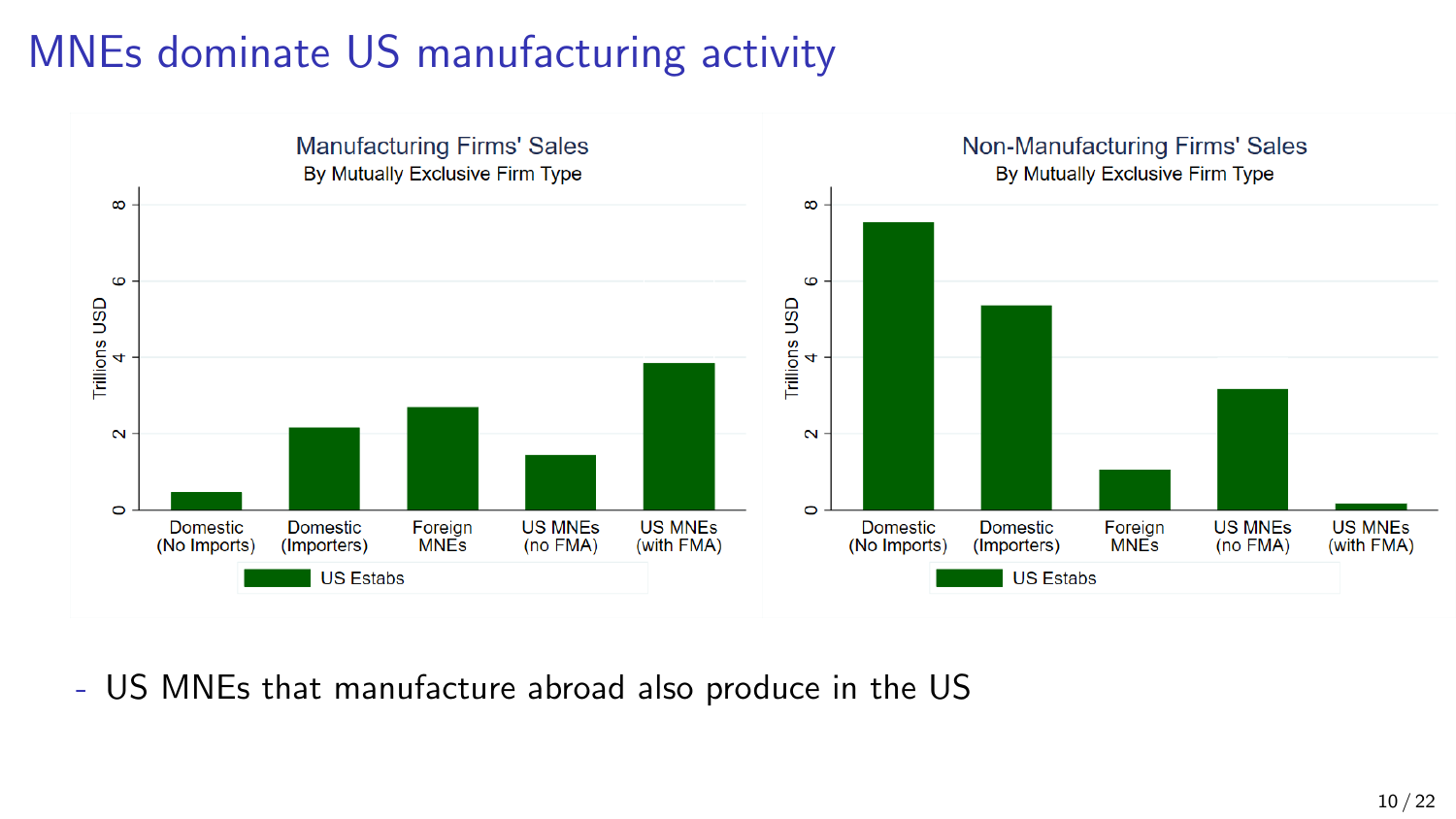## MNEs dominate US manufacturing activity and foreign affiliate sales



- US manuf MNEs' foreign affiliate sales equal 74% of their US estab sales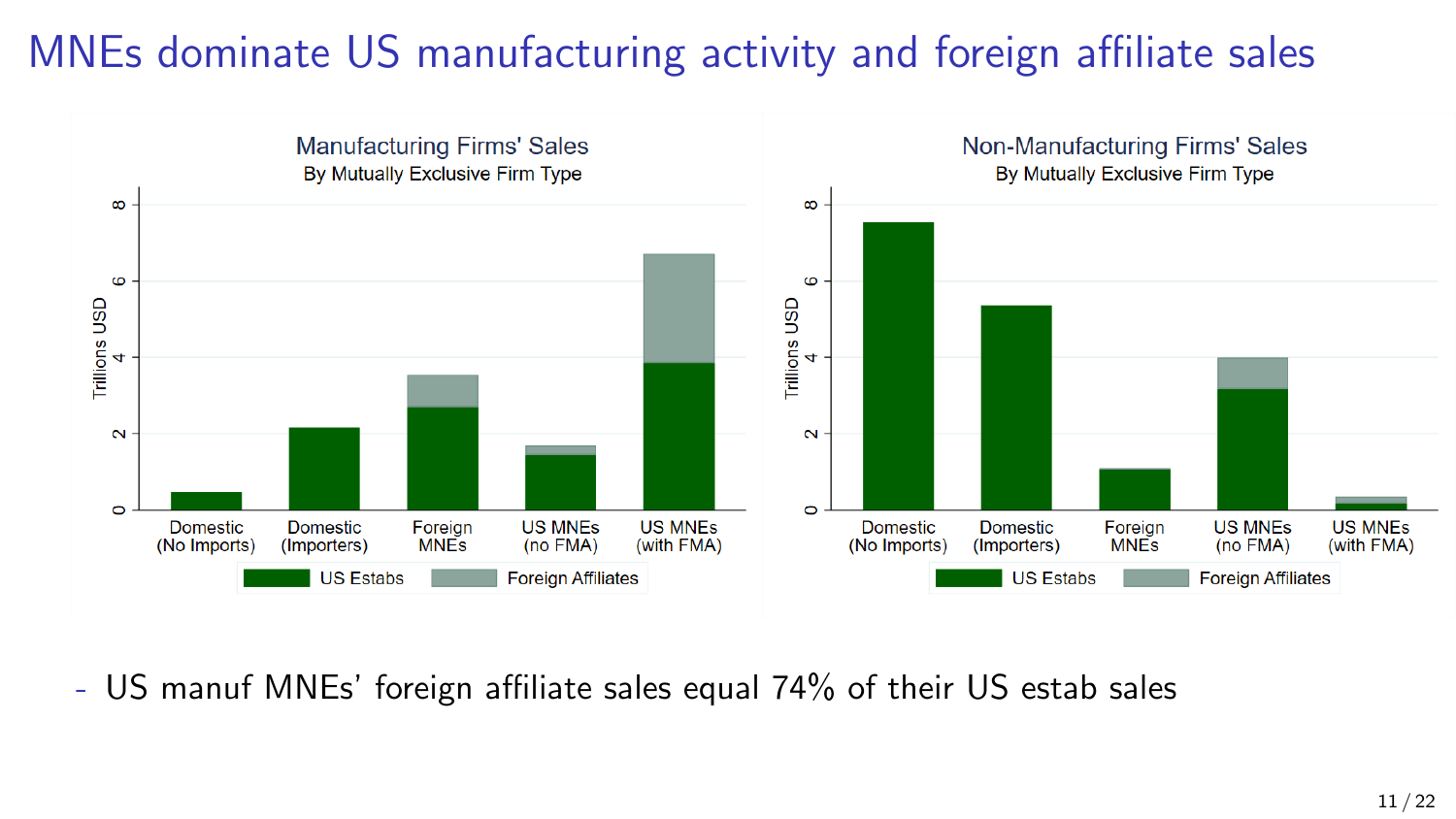## MNEs with US manufacturing activity dominate trade flows



- MNEs with US manuf estabs account for 58% of US imports and 66% of exports
- MNEs account for 87% of manuf firms' imports and 84% of their exports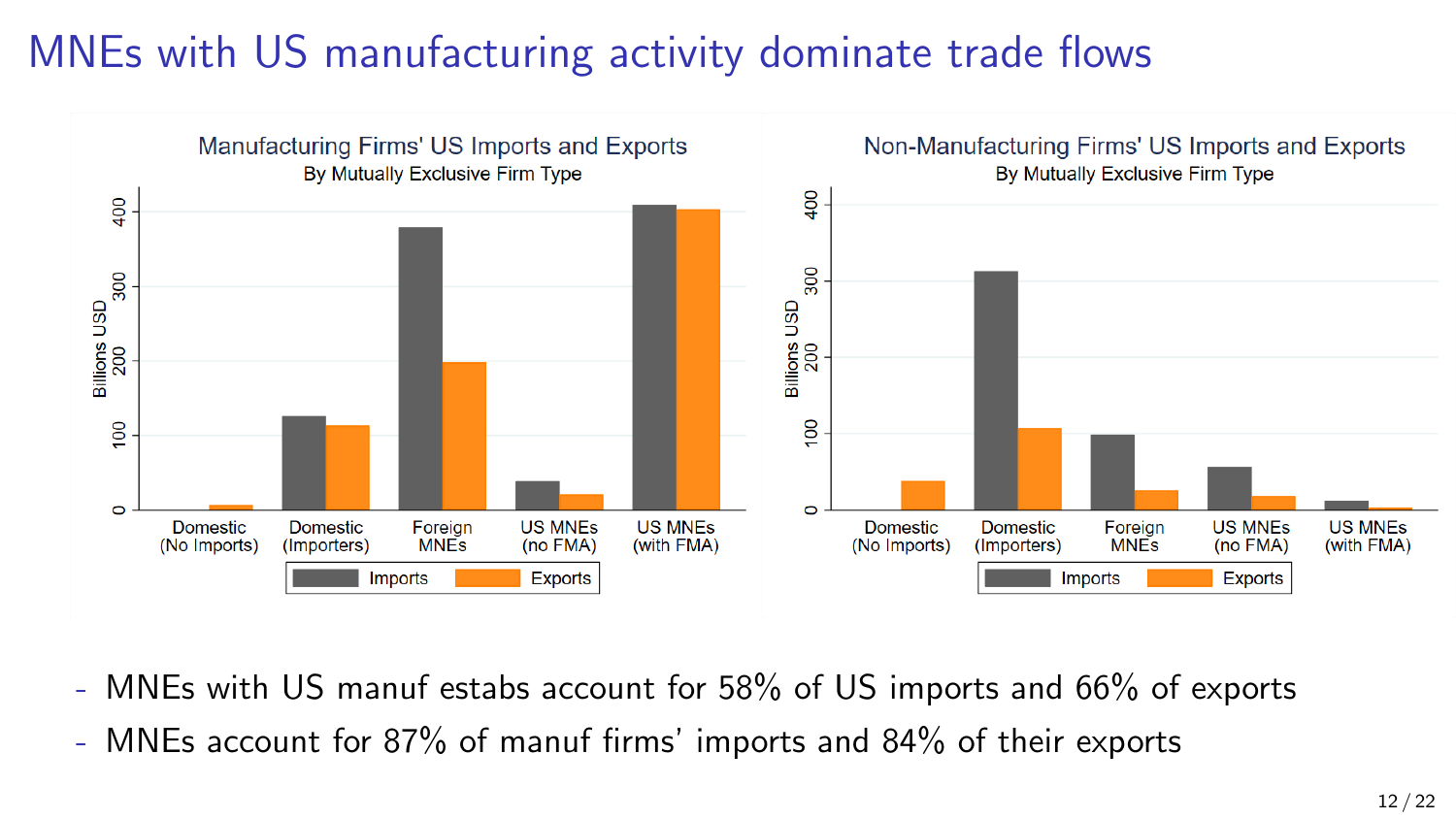### MNEs are more import and export intensive



- Foreign-owned MNEs are most import intensive
- US MNEs are most export intensive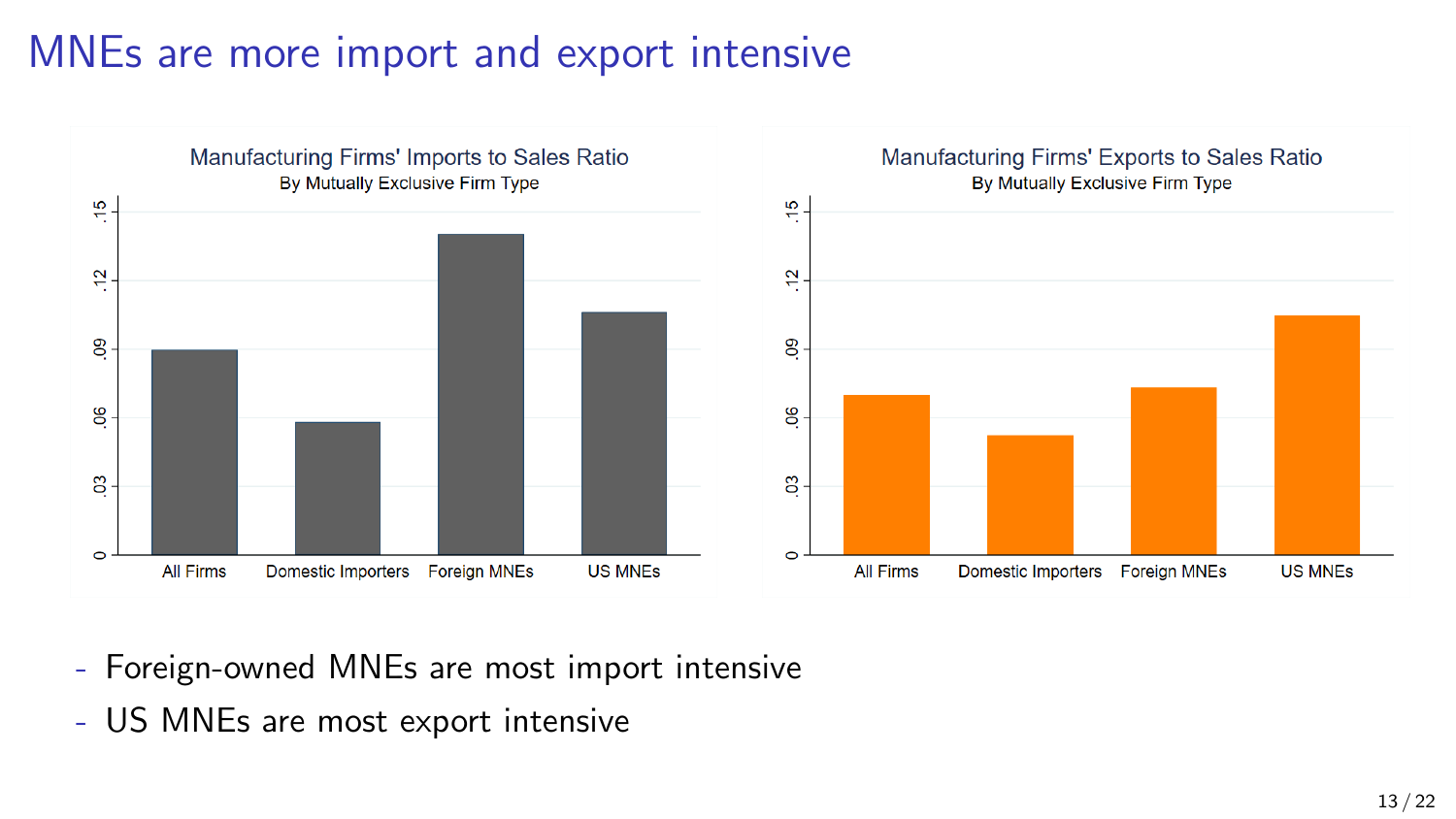Estimate relationship between importing and foreign affiliate activity

 $Pr(y_{\text{frc}} = 1|X) = \beta_D \log(\text{distance}_c) + \log(\text{GDP}_c) + \beta_L \text{Language}_c + \beta_C \text{Contiguous}_c +$  $\beta_A$ Affiliate $f_c + \beta_{AB}$ AffiliateRegion $f_r +$  $\beta$ <sub>F</sub> Foreign<sub>fc</sub> +  $\beta$ <sub>FP</sub> ForeignRegion<sub>fr</sub> +  $\gamma_f$  +  $\gamma_r$ 

- $y_{\text{frc}} = 1$  if firm f imports from country c in region r
- Standard gravity variables (distance, GDP, common language, contiguity)
- Affiliate<sub>fc</sub> is an indicators for whether firm has an affiliate in country c
- AffiliateRegion<sub>fr</sub> is an indicator for whether firm has an affiliate in the same region
- Foreign<sub>fc</sub> is indicator for whether firm is foreign owned by country
- ForeignRegion<sub>fr</sub> is an indicator for whether firm is foreign owned a country in the region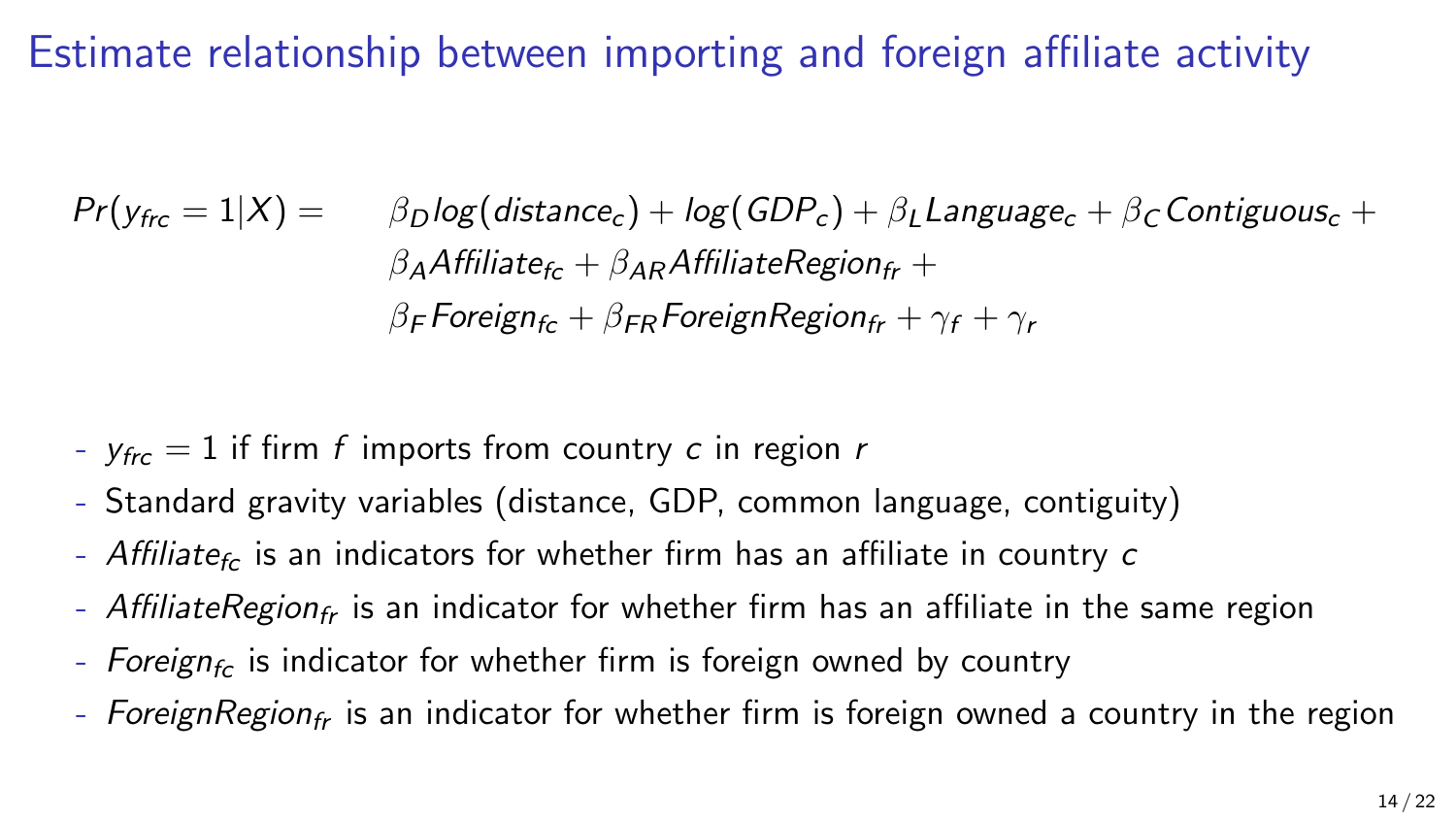#### Extensive margin of imports is related to country MNE activity

|                                  | (1)                   | (2)                   | (3)                   | (4)                   | (5)                   | (6)                   |
|----------------------------------|-----------------------|-----------------------|-----------------------|-----------------------|-----------------------|-----------------------|
| Common Language <sub>c</sub>     | 0.002<br>(0.008)      | 0.001<br>(0.008)      | 0.001<br>(0.008)      | 0.001<br>(0.008)      |                       |                       |
| log(distance <sub>c</sub> )      | $-0.017$<br>(0.013)   | $-0.006$<br>(0.009)   | $-0.006$<br>(0.009)   | $-0.006$<br>(0.009)   |                       |                       |
| $log(GDP_c)$                     | $0.015***$<br>(0.003) | $0.014***$<br>(0.003) | $0.014***$<br>(0.002) | $0.014***$<br>(0.002) |                       |                       |
| Contiguous $_c$                  |                       | $0.133***$<br>(0.013) | $0.128***$<br>(0.013) | $0.129***$<br>(0.013) |                       |                       |
| Affilliate <sub>fc</sub>         |                       |                       | $0.550***$<br>(0.028) | $0.582***$<br>(0.031) | $0.501***$<br>(0.025) | $0.536***$<br>(0.028) |
| Foreign-Owned $_{fc}$            |                       |                       | $0.726***$<br>(0.046) | $0.735***$<br>(0.047) | $0.669***$<br>(0.047) | $0.678***$<br>(0.047) |
| Affiliate in Region $f_r$        |                       |                       |                       | $0.069***$<br>(0.015) |                       | $0.074***$<br>(0.015) |
| Foreign in Region $_f$           |                       |                       |                       | $0.086***$<br>(0.020) |                       | $0.090***$<br>(0.021) |
| Firm FEs                         | Yes                   | Yes                   | Yes                   | Yes                   | Yes                   | Yes                   |
| <b>Region FEs</b><br>Country FEs | Yes<br>No             | Yes<br>No             | Yes<br>No             | Yes<br>No             | No<br>Yes             | No<br>Yes             |
| Adj. R2<br>Observations (000s)   | 0.194<br>6,330        | 0.197<br>6,330        | 0.215<br>6,330        | 0.216<br>6,330        | 0.278<br>6,330        | 0.28<br>6,330         |

Dependent variable is an indicator for whether firm  $f$  imports from country  $c$  in region  $r$ 

Standard errors two-way clustered by firm and by country. \*\*  $p < 0.05$ , \*\*\*  $p < 0.01$ .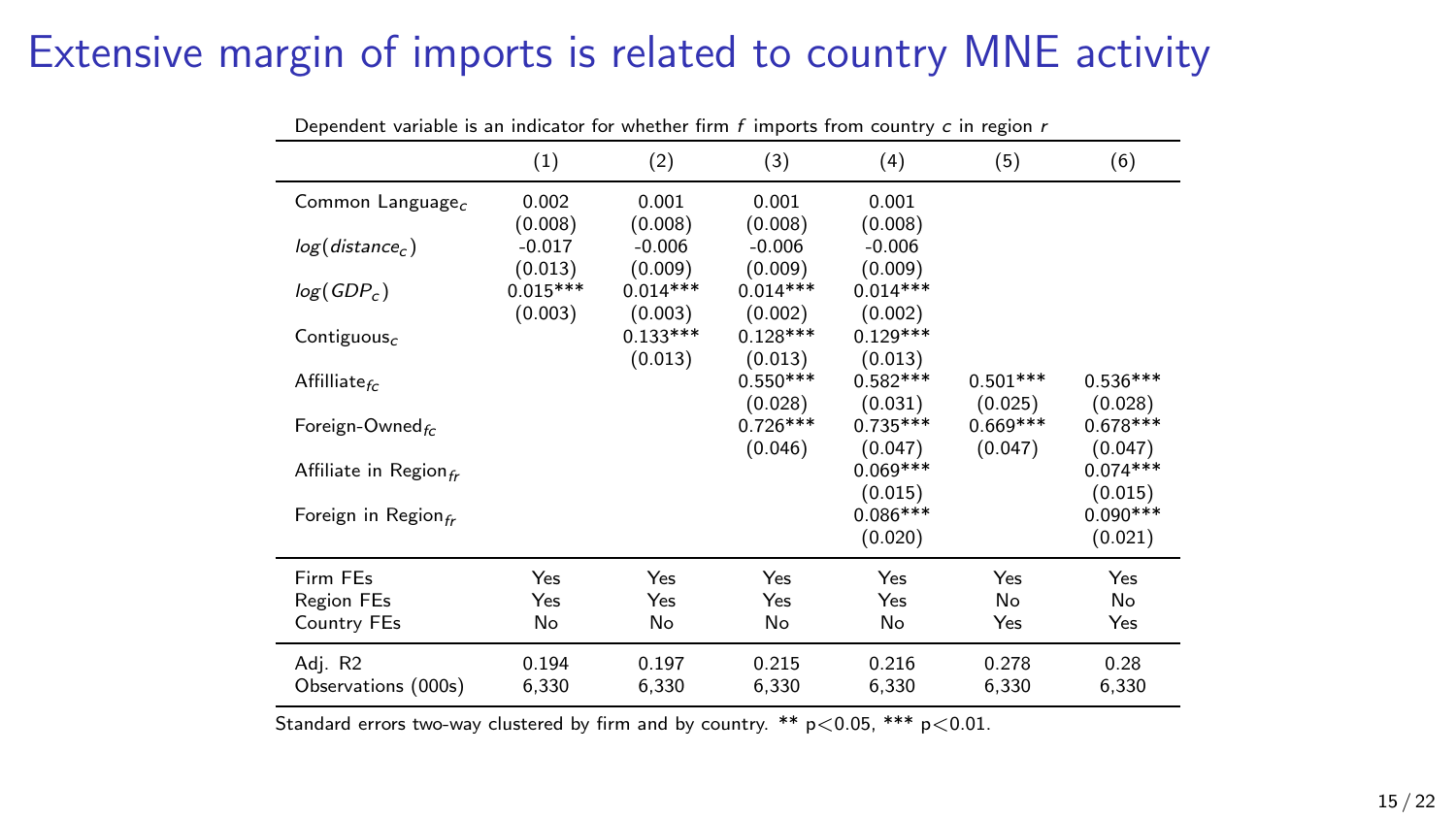#### Extensive margin of imports is related to country MNE activity

|                              | (1)        | (2)        | (3)        | (4)        | (5)        | (6)        |
|------------------------------|------------|------------|------------|------------|------------|------------|
| Common Language <sub>c</sub> | 0.002      | 0.001      | 0.001      | 0.001      |            |            |
|                              | (0.008)    | (0.008)    | (0.008)    | (0.008)    |            |            |
| $log(distance_c)$            | $-0.017$   | $-0.006$   | $-0.006$   | $-0.006$   |            |            |
|                              | (0.013)    | (0.009)    | (0.009)    | (0.009)    |            |            |
| log(GDP <sub>c</sub> )       | $0.015***$ | $0.014***$ | $0.014***$ | $0.014***$ |            |            |
|                              | (0.003)    | (0.003)    | (0.002)    | (0.002)    |            |            |
| Contiguous $_c$              |            | $0.133***$ | $0.128***$ | $0.129***$ |            |            |
|                              |            | (0.013)    | (0.013)    | (0.013)    |            |            |
| Affiliate <sub>fc</sub>      |            |            | $0.550***$ | $0.582***$ | $0.501***$ | $0.536***$ |
|                              |            |            | (0.028)    | (0.031)    | (0.025)    | (0.028)    |
| Foreign-Owned $_{fr}$        |            |            | $0.726***$ | $0.735***$ | $0.669***$ | $0.678***$ |
|                              |            |            | (0.046)    | (0.047)    | (0.047)    | (0.047)    |
| Affiliate in Region $f_r$    |            |            |            | $0.069***$ |            | $0.074***$ |
|                              |            |            |            | (0.015)    |            | (0.015)    |
| Foreign in Region $_f$       |            |            |            | $0.086***$ |            | $0.090***$ |
|                              |            |            |            | (0.020)    |            | (0.021)    |
| Firm FEs                     | Yes        | Yes        | Yes        | Yes        | Yes        | Yes        |
| <b>Region FEs</b>            | Yes        | Yes        | Yes        | Yes        | No         | No         |
| Country FEs                  | No         | No         | No         | No         | Yes        | Yes        |
| Adj. R2                      | 0.194      | 0.197      | 0.215      | 0.216      | 0.278      | 0.28       |
| Observations (000s)          | 6,330      | 6,330      | 6,330      | 6,330      | 6,330      | 6,330      |

Dependent variable is an indicator for whether firm  $f$  imports from country  $c$  in region  $r$ 

Standard errors two-way clustered by firm and by country. \*\*  $p < 0.05$ , \*\*\*  $p < 0.01$ .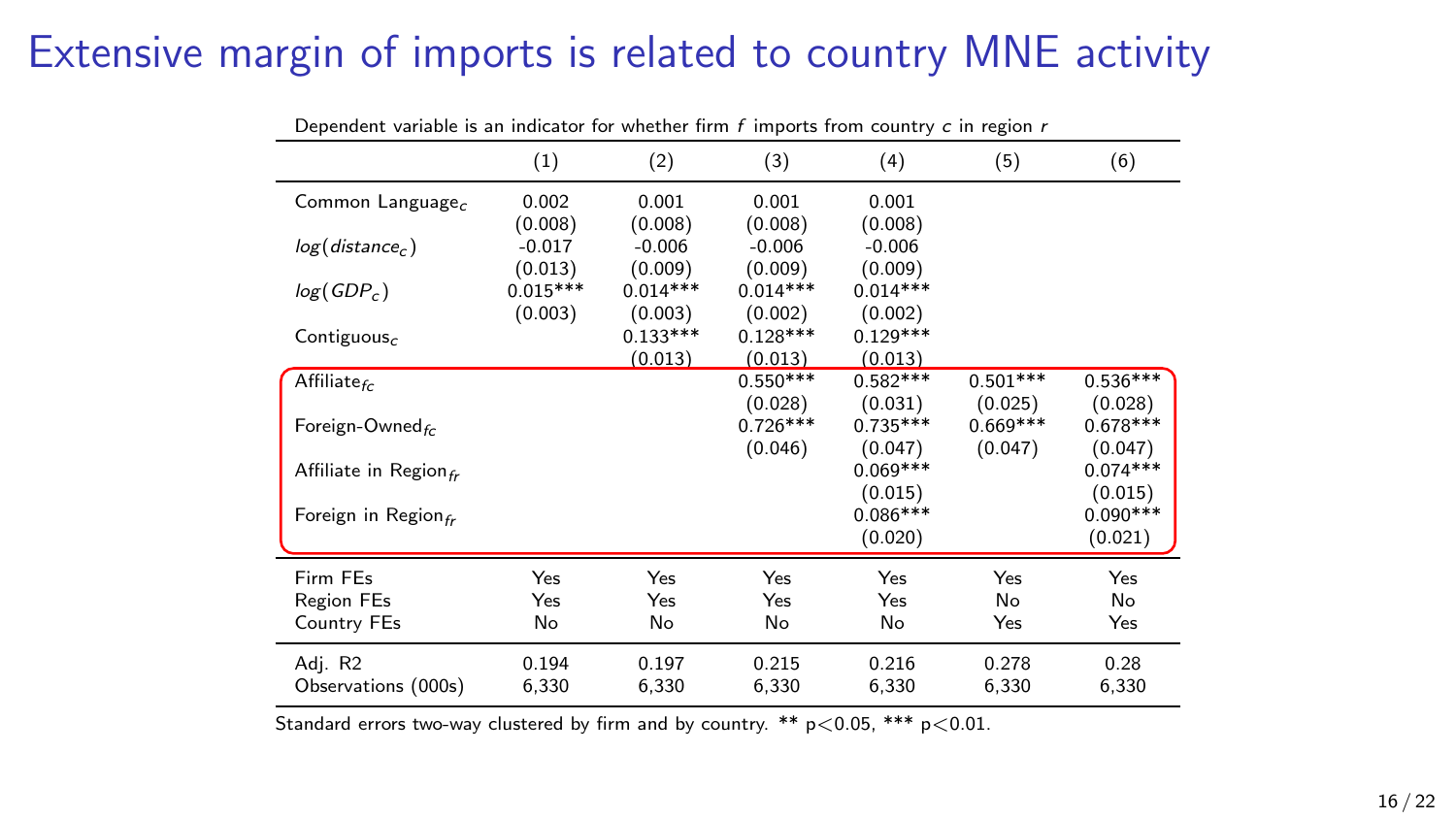#### Intensive margin of imports is related to country MNE activity

| (6)<br>(3)<br>(4)<br>(5)<br>(1)<br>(2)<br>$-0.264***$<br>$-0.252**$<br>$-0.272**$<br>$-0.269**$<br>Common Language <sub>c</sub><br>(0.101)<br>(0.110)<br>(0.113)<br>(0.113)<br>$-0.719***$<br>$-0.157$<br>$-0.105$<br>$-0.107$<br>$log(distance_c)$<br>(0.347)<br>(0.386)<br>(0.385)<br>(0.191)<br>$0.392***$<br>$0.326***$<br>$0.377***$<br>$0.331***$<br>$log(GDP_c)$<br>(0.050)<br>(0.054)<br>(0.058)<br>(0.058)<br>$0.874**$<br>$0.898**$<br>$0.885**$<br>Contiguous <sub>c</sub><br>(0.411)<br>(0.378)<br>(0.411)<br>$2.265***$<br>$2.363***$<br>$2.224***$<br>Affiliate <sub>fc</sub><br>(0.112)<br>(0.123)<br>(0.127)<br>(0.110)<br>3.399***<br>$3.545***$<br>$3.617***$<br>Foreign-Owned $f_r$<br>(0.177)<br>(0.227)<br>(0.223)<br>(0.165)<br>0.162<br>0.181<br>Affiliate in Region $_f$<br>(0.115)<br>(0.113)<br>$0.468***$<br>Foreign in Region $_{fr}$<br>(0.156)<br>(0.160)<br>Firm FEs<br>Yes<br>Yes<br>Yes<br>Yes<br>Yes<br>Yes<br>Region FEs<br>Yes<br>Yes<br>No<br>No<br>Yes<br>Yes<br>No<br>No<br>Yes<br>Yes<br>Country FEs<br>No<br>No<br>0.233<br>0.234<br>0.268<br>0.269<br>0.282<br>0.283<br>Adj. R2 | Dependent variable is $log(mnpo)$ $exptrc$ |         |         |         |         |         |            |
|---------------------------------------------------------------------------------------------------------------------------------------------------------------------------------------------------------------------------------------------------------------------------------------------------------------------------------------------------------------------------------------------------------------------------------------------------------------------------------------------------------------------------------------------------------------------------------------------------------------------------------------------------------------------------------------------------------------------------------------------------------------------------------------------------------------------------------------------------------------------------------------------------------------------------------------------------------------------------------------------------------------------------------------------------------------------------------------------------------------------------|--------------------------------------------|---------|---------|---------|---------|---------|------------|
|                                                                                                                                                                                                                                                                                                                                                                                                                                                                                                                                                                                                                                                                                                                                                                                                                                                                                                                                                                                                                                                                                                                           |                                            |         |         |         |         |         |            |
|                                                                                                                                                                                                                                                                                                                                                                                                                                                                                                                                                                                                                                                                                                                                                                                                                                                                                                                                                                                                                                                                                                                           |                                            |         |         |         |         |         |            |
|                                                                                                                                                                                                                                                                                                                                                                                                                                                                                                                                                                                                                                                                                                                                                                                                                                                                                                                                                                                                                                                                                                                           |                                            |         |         |         |         |         |            |
|                                                                                                                                                                                                                                                                                                                                                                                                                                                                                                                                                                                                                                                                                                                                                                                                                                                                                                                                                                                                                                                                                                                           |                                            |         |         |         |         |         |            |
|                                                                                                                                                                                                                                                                                                                                                                                                                                                                                                                                                                                                                                                                                                                                                                                                                                                                                                                                                                                                                                                                                                                           |                                            |         |         |         |         |         |            |
|                                                                                                                                                                                                                                                                                                                                                                                                                                                                                                                                                                                                                                                                                                                                                                                                                                                                                                                                                                                                                                                                                                                           |                                            |         |         |         |         |         |            |
|                                                                                                                                                                                                                                                                                                                                                                                                                                                                                                                                                                                                                                                                                                                                                                                                                                                                                                                                                                                                                                                                                                                           |                                            |         |         |         |         |         |            |
|                                                                                                                                                                                                                                                                                                                                                                                                                                                                                                                                                                                                                                                                                                                                                                                                                                                                                                                                                                                                                                                                                                                           |                                            |         |         |         |         |         |            |
|                                                                                                                                                                                                                                                                                                                                                                                                                                                                                                                                                                                                                                                                                                                                                                                                                                                                                                                                                                                                                                                                                                                           |                                            |         |         |         |         |         |            |
|                                                                                                                                                                                                                                                                                                                                                                                                                                                                                                                                                                                                                                                                                                                                                                                                                                                                                                                                                                                                                                                                                                                           |                                            |         |         |         |         |         | $2.331***$ |
|                                                                                                                                                                                                                                                                                                                                                                                                                                                                                                                                                                                                                                                                                                                                                                                                                                                                                                                                                                                                                                                                                                                           |                                            |         |         |         |         |         |            |
|                                                                                                                                                                                                                                                                                                                                                                                                                                                                                                                                                                                                                                                                                                                                                                                                                                                                                                                                                                                                                                                                                                                           |                                            |         |         |         |         |         | $3.765***$ |
|                                                                                                                                                                                                                                                                                                                                                                                                                                                                                                                                                                                                                                                                                                                                                                                                                                                                                                                                                                                                                                                                                                                           |                                            |         |         |         |         |         |            |
|                                                                                                                                                                                                                                                                                                                                                                                                                                                                                                                                                                                                                                                                                                                                                                                                                                                                                                                                                                                                                                                                                                                           |                                            |         |         |         |         |         |            |
|                                                                                                                                                                                                                                                                                                                                                                                                                                                                                                                                                                                                                                                                                                                                                                                                                                                                                                                                                                                                                                                                                                                           |                                            |         |         |         |         |         |            |
|                                                                                                                                                                                                                                                                                                                                                                                                                                                                                                                                                                                                                                                                                                                                                                                                                                                                                                                                                                                                                                                                                                                           |                                            |         |         |         |         |         | $0.480***$ |
|                                                                                                                                                                                                                                                                                                                                                                                                                                                                                                                                                                                                                                                                                                                                                                                                                                                                                                                                                                                                                                                                                                                           |                                            |         |         |         |         |         |            |
|                                                                                                                                                                                                                                                                                                                                                                                                                                                                                                                                                                                                                                                                                                                                                                                                                                                                                                                                                                                                                                                                                                                           |                                            |         |         |         |         |         |            |
|                                                                                                                                                                                                                                                                                                                                                                                                                                                                                                                                                                                                                                                                                                                                                                                                                                                                                                                                                                                                                                                                                                                           |                                            |         |         |         |         |         |            |
|                                                                                                                                                                                                                                                                                                                                                                                                                                                                                                                                                                                                                                                                                                                                                                                                                                                                                                                                                                                                                                                                                                                           |                                            |         |         |         |         |         |            |
|                                                                                                                                                                                                                                                                                                                                                                                                                                                                                                                                                                                                                                                                                                                                                                                                                                                                                                                                                                                                                                                                                                                           |                                            |         |         |         |         |         |            |
|                                                                                                                                                                                                                                                                                                                                                                                                                                                                                                                                                                                                                                                                                                                                                                                                                                                                                                                                                                                                                                                                                                                           | Observations                               | 177,000 | 177,000 | 177,000 | 177,000 | 177,000 | 177,000    |

Dependent variable is  $lor($  imports.)

Standard errors two-way clustered by firm and by country.  $**$   $p<0.05$ ,  $***$   $p<0.01$ .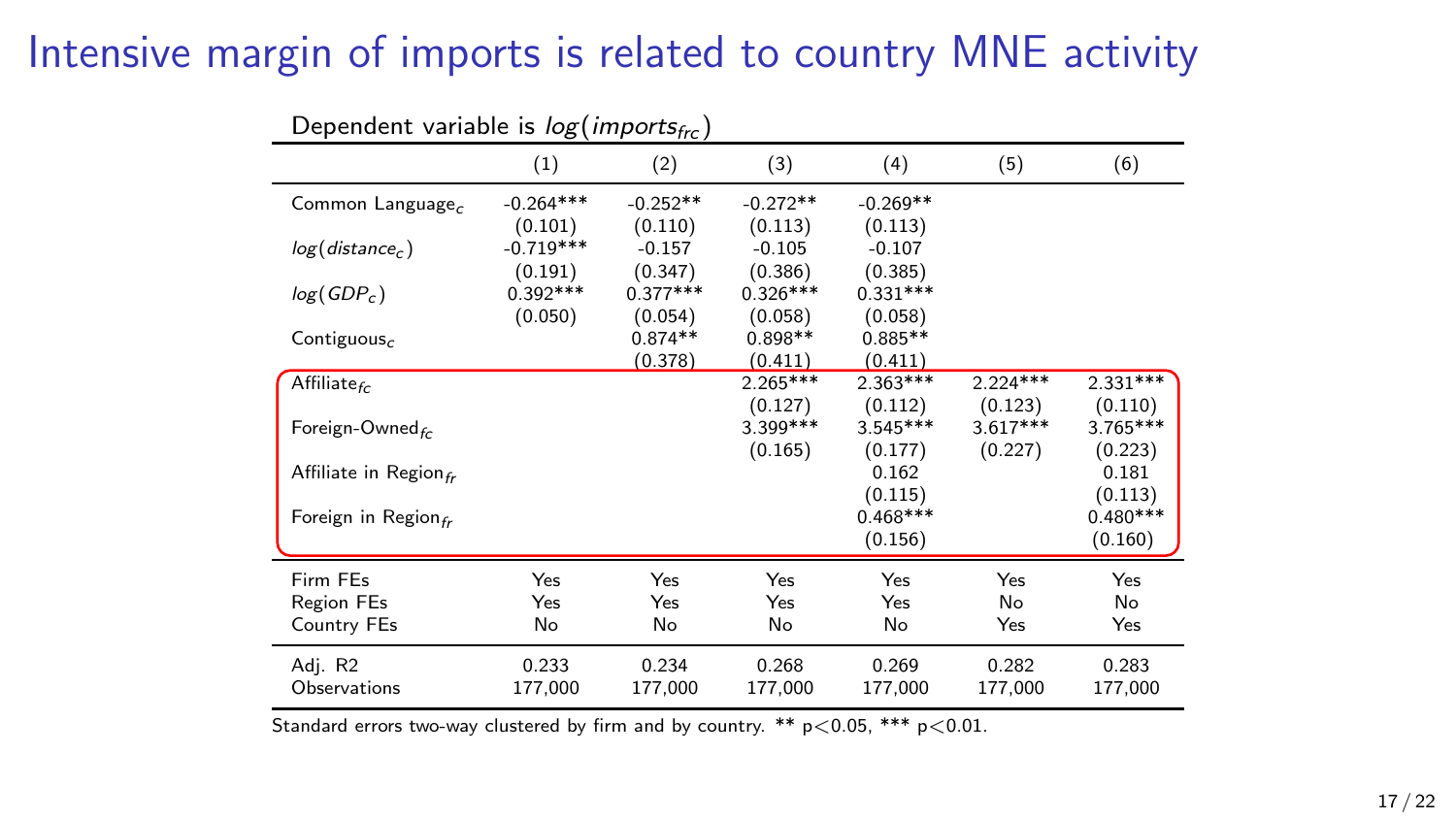## Overview of the theory

- Unified framework with global assembly and global sourcing
	- Combines Tintelnot (2017) with Antràs, Fort and Tintelnot (2017)
- Single manufacturing sector with scale economies and free entry
	- CES preferences and monopolistic competition
	- J countries with differing trade costs, wages, and productivities
	- Krugman' 80, Melitz '03, and Eaton-Kortum '02 are special cases
- A final-good producer in the model:
	- 1. Pays fixed cost to enter a headquarter country and learn its core productivity
	- 2. Chooses countries in which to produce final goods and learns productivity per good
	- 3. Chooses countries from which to source inputs and learns marginal cost of each input
	- 4. Assembly plants source each input from cheapest source
	- 5. Consumers purchase each good from cheapest assembly plant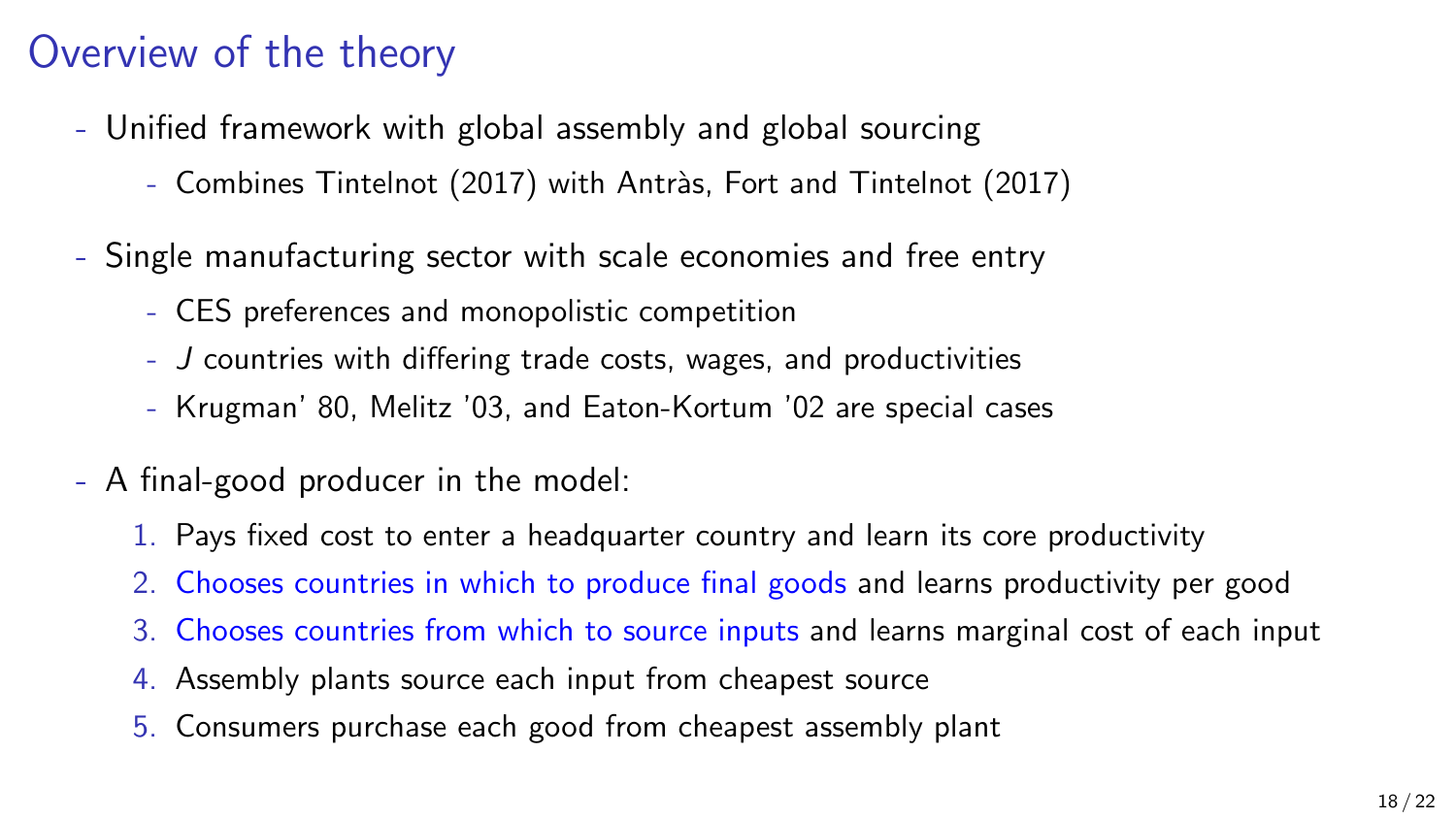### Firm's sourcing and assembly decisions are interrelated

- Fixed cost to add assembly country; reduces trade costs to serve some markets
- Fixed cost to add source country; differentially lowers prod costs for all assembly plants
- Assembly plant locations are substitutes market cannibalization
	- Firm faces diminishing marginal benefits from adding assembly countries
- Input source countries may be substitutes or complements
	- Substitutes if demand is inelastic and comparative advantage forces low
	- May be complements if demand is elastic and potential for cost savings high (as in AFT '17)
	- Or assembly-sourcing interactions could lead to decreasing returns from new source locations
- Complementarity between firm's overall assembly and sourcing strategies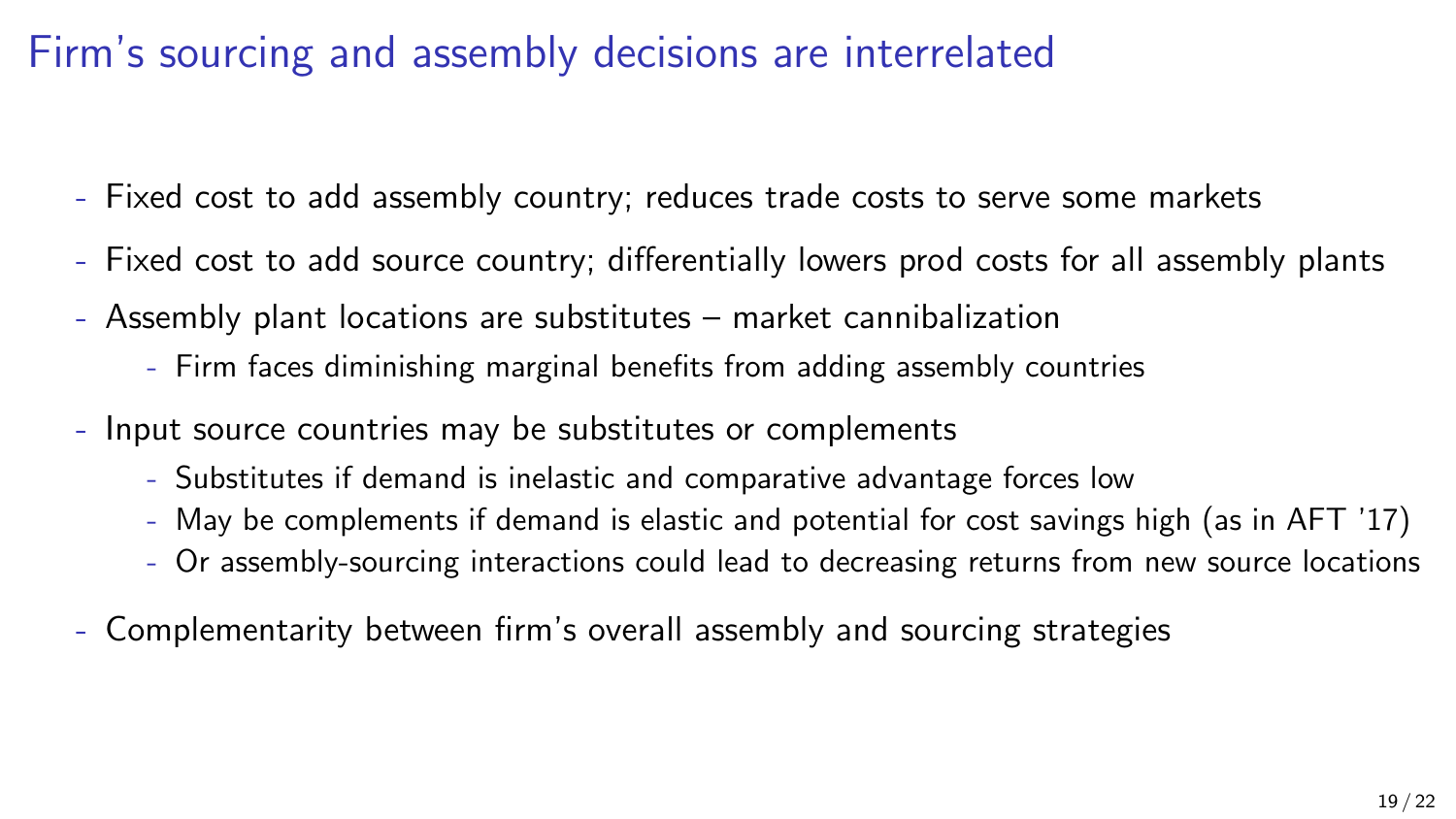### Solving the extensive margin decisions is complicated!

- Necessary to solve the firm's joint decisions to perform counterfactual analyses
- No "single-crossing" property  $\implies$  no simple iterative algorithm as in Jia' 08 (or AFT '17)
- Brute force method would constrain us to a low number of countries J
- Ideally would like to run estimation with 30 or 40 countries
- What to do?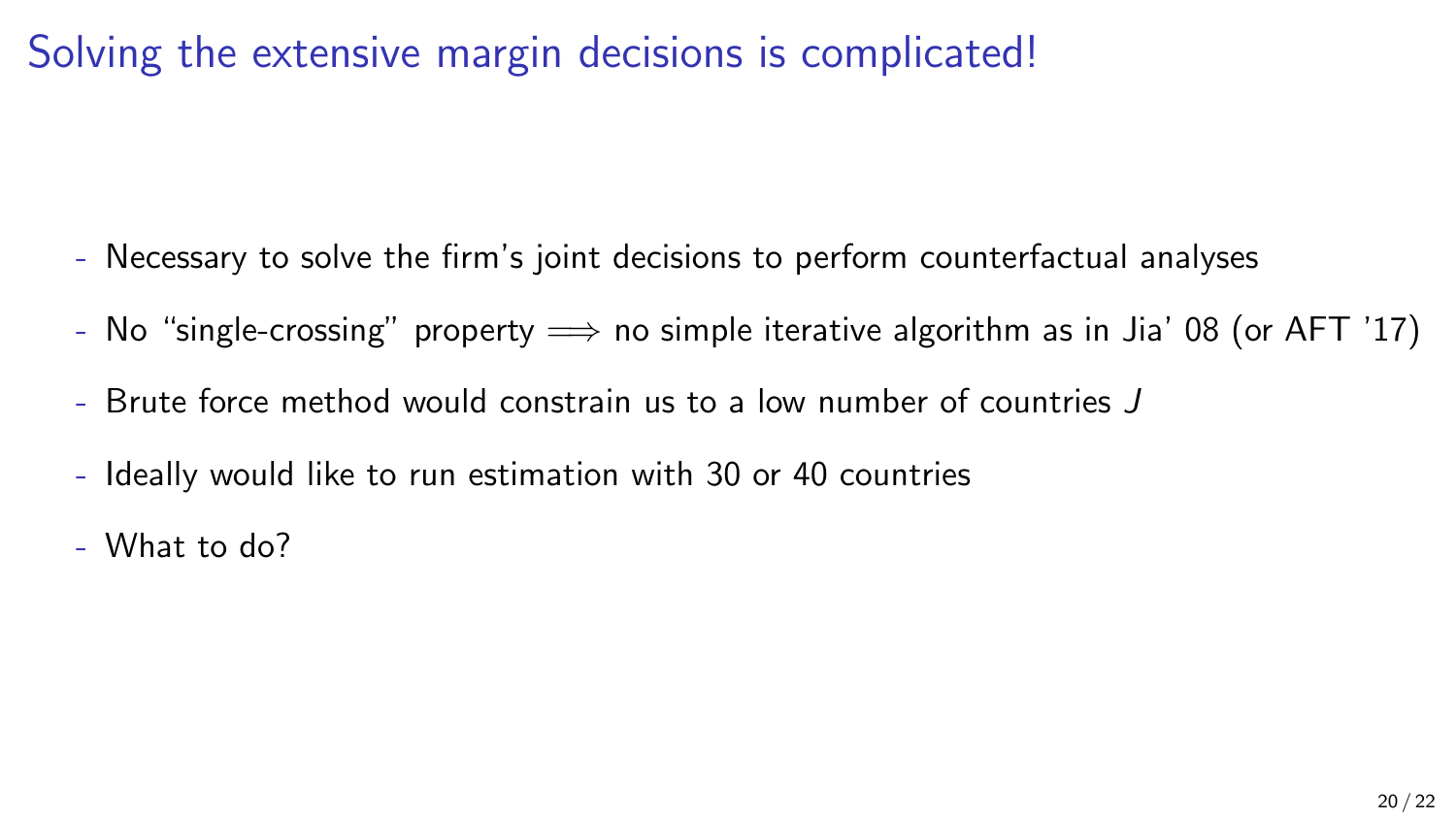## Probabilistic (Search) Framework

- The Idea: Turn the discrete problem into continuous one using randomization
- For example, for sourcing

 $\{\text{Fixed Costs: } f_k^s \to \mathbb{I}_k^s = 1\} \Rightarrow \{\text{Search Costs: } f_k^s(x_k) \to \mathbb{P}\left(\mathbb{I}_k^s = 1 | x_k\right)\}$ 

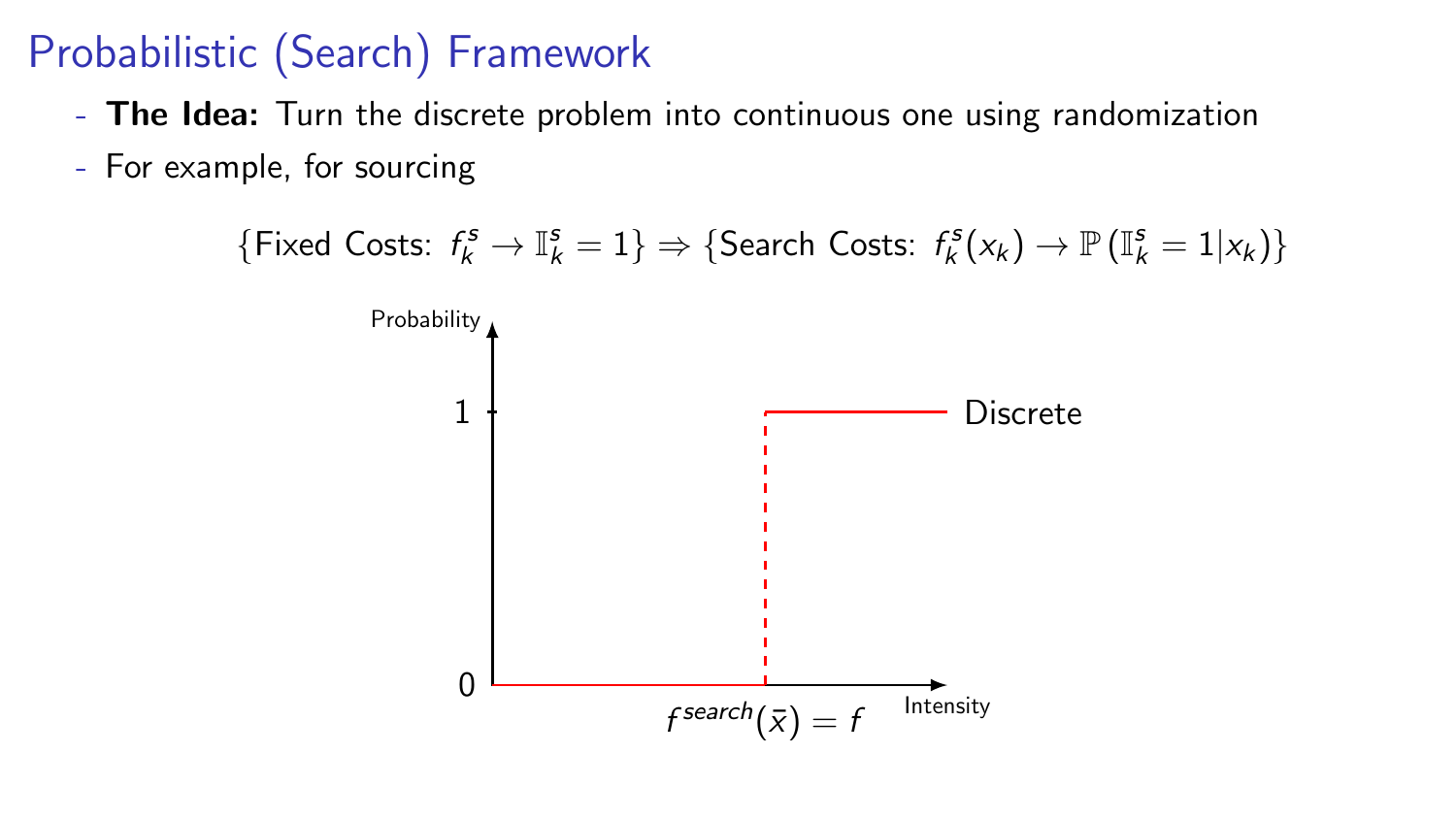## Probabilistic (Search) Framework

- The Idea: Turn the discrete problem into continuous one using randomization
- For example, for sourcing

 $\{\text{Fixed Costs: } f_k^s \to \mathbb{I}_k^s = 1\} \Rightarrow \{\text{Search Costs: } f_k^s(x_k) \to \mathbb{P}\left(\mathbb{I}_k^s = 1 | x_k\right)\}$ 

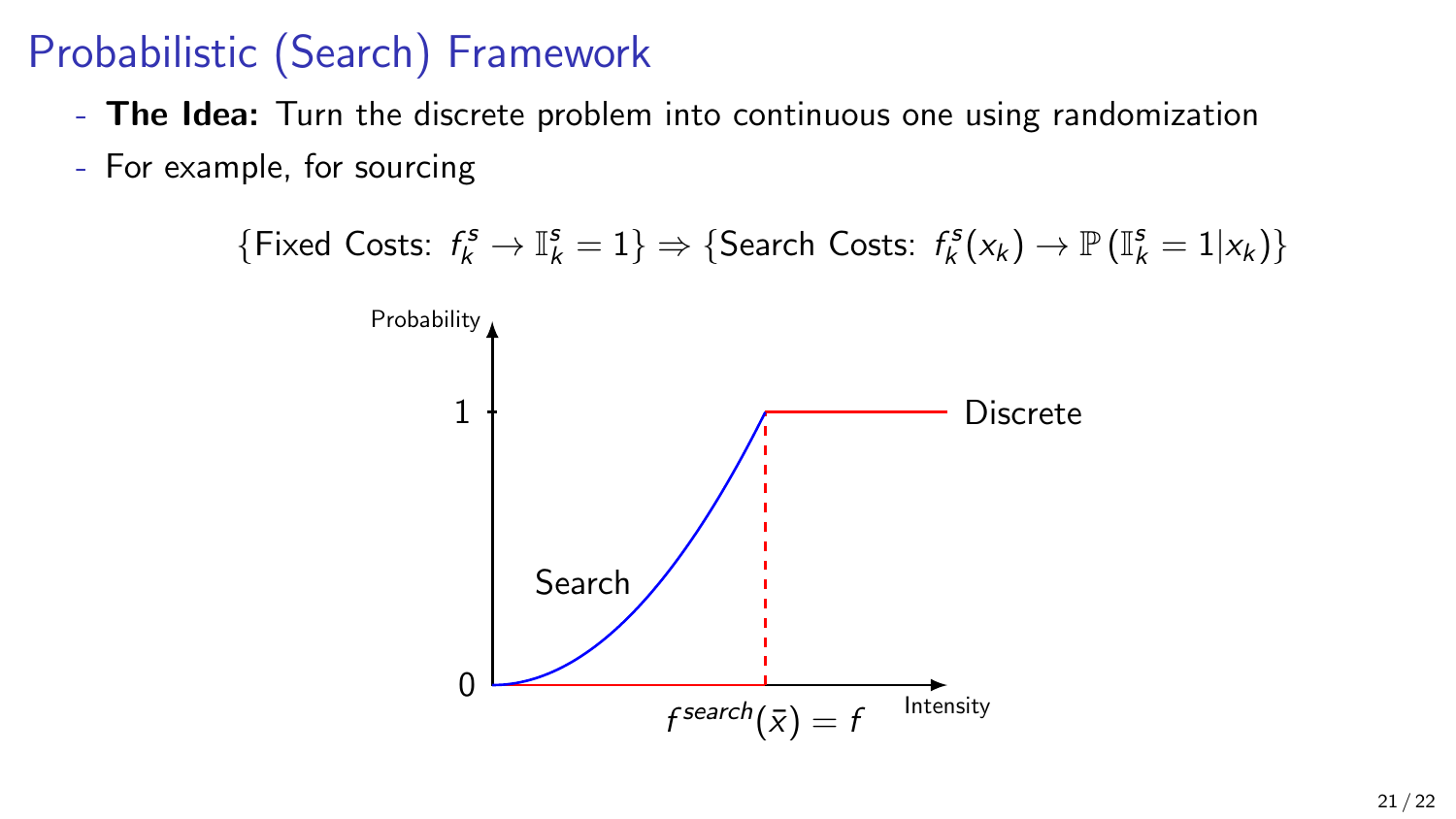- Multinational firms are dominant players in domestic employment, output, and trade
- MNEs' foreign sourcing and production decisions are interrelated
- Framework to analyze the role of man-made trade barriers in GVCs
	- How do policies affect firms' decisions to locate GVC segments across countries?
	- What is the optimal shape of those policies? For a country? For the world?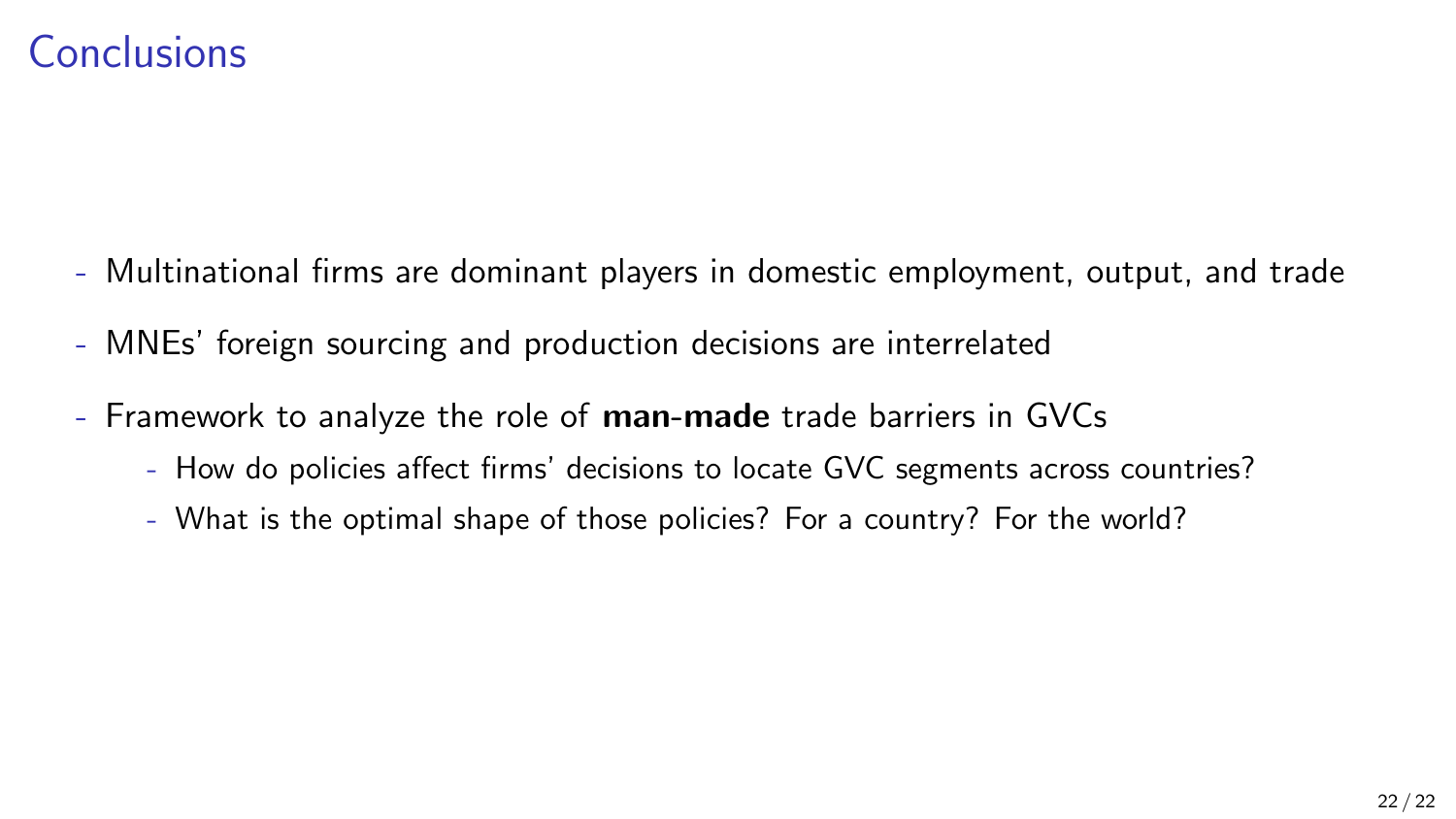Appendix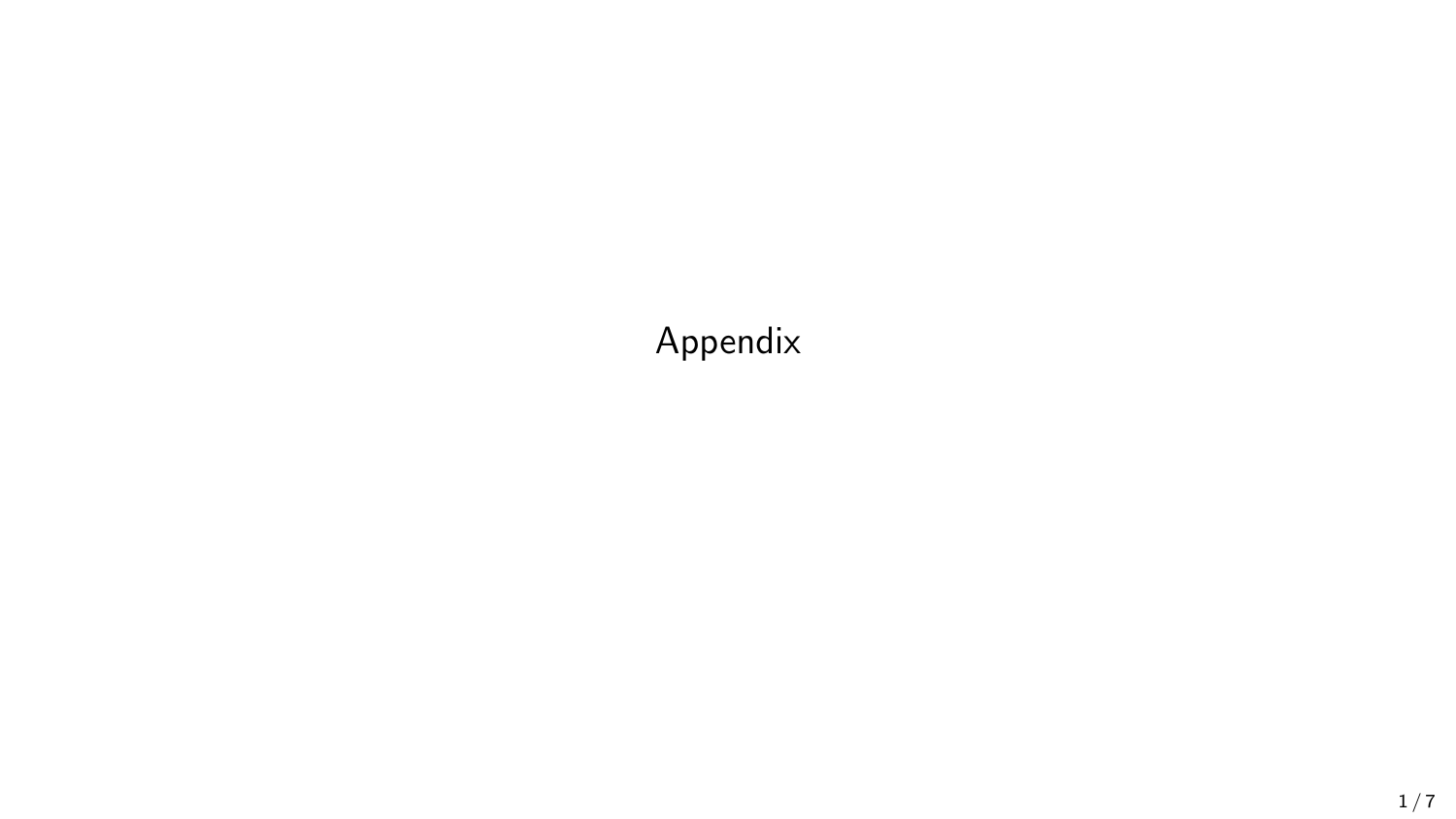# Worldwide sales by firm type and good type

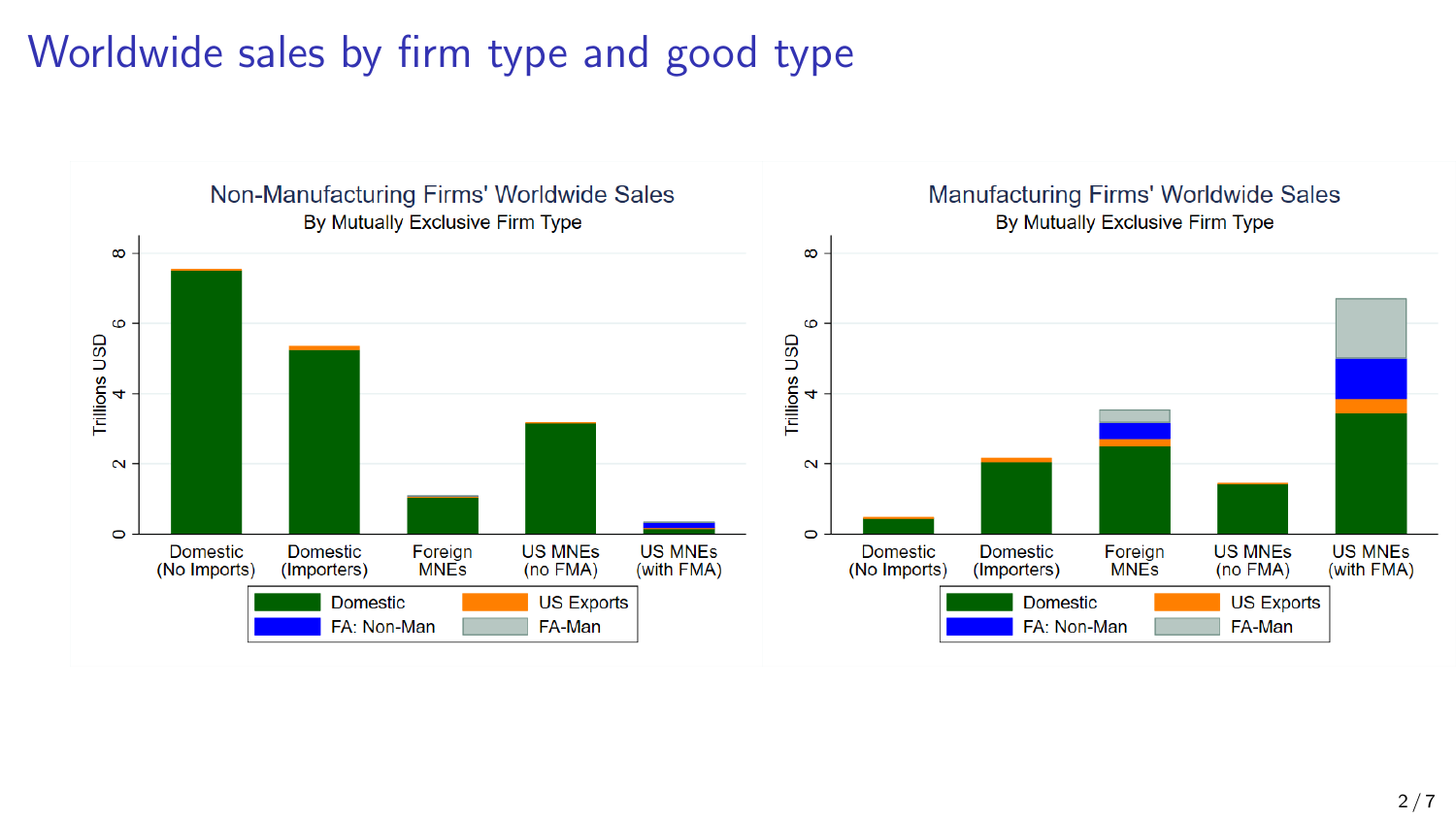## Manufacturing employment



Source: Merged 2007 BEA-Census data 3/7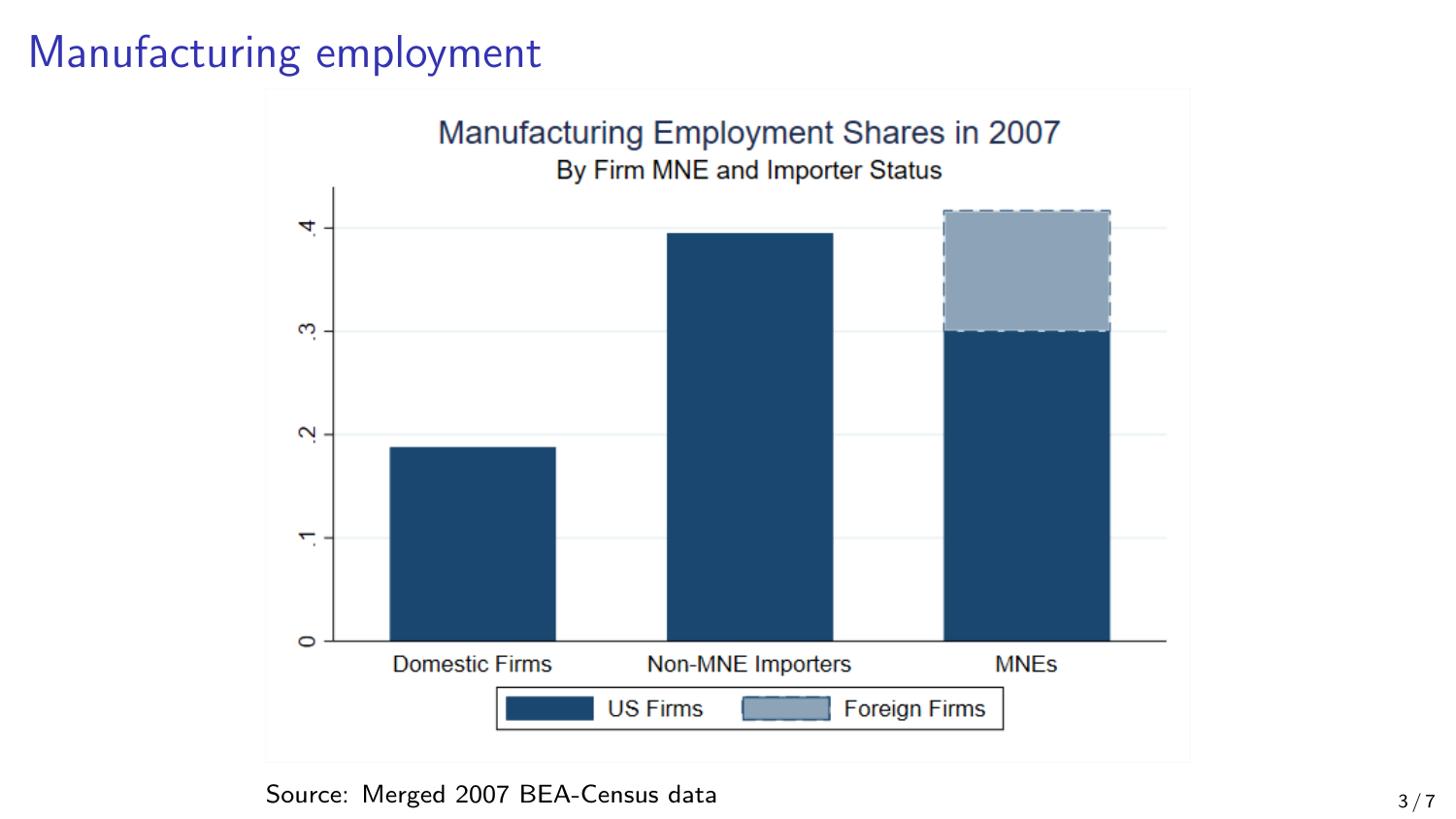## Manufacturing firms' imports by type



Source: Merged 2007 BEA-Census data 4 / 7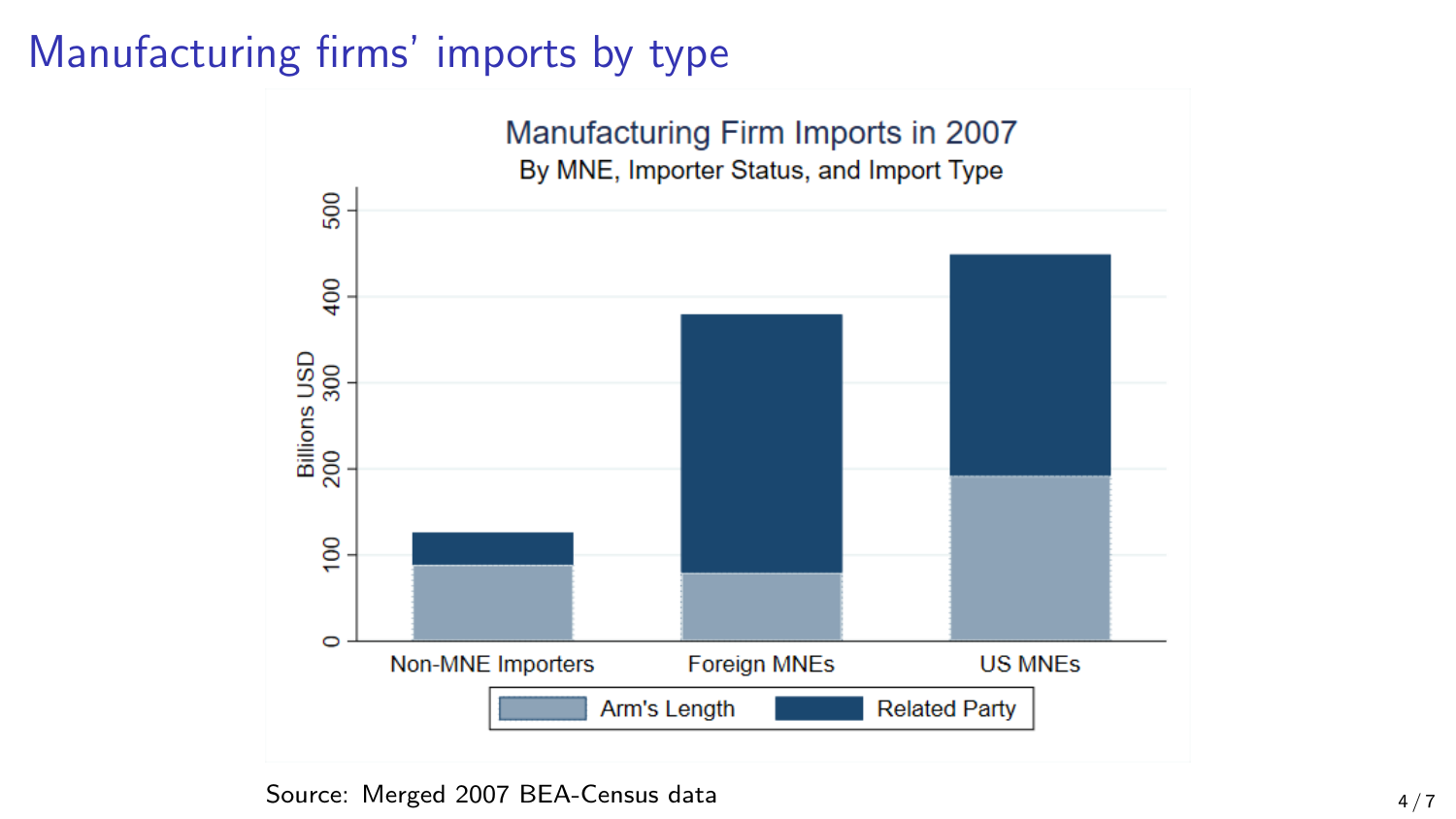## Manufacturing firms' exports by type



Source: Merged 2007 BEA-Census data 5 / 7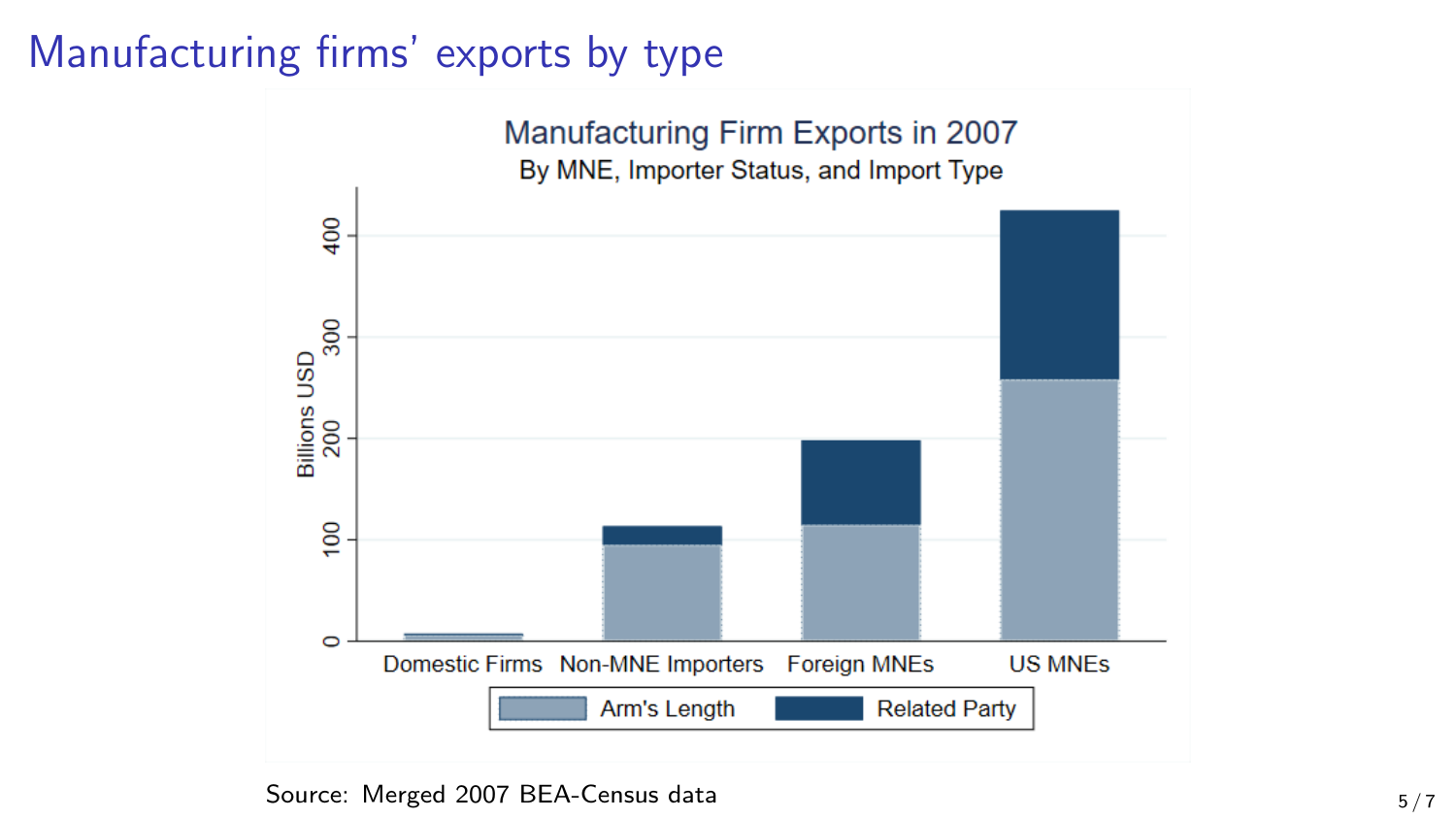## Shares of manufacturing firms that import



Source: Merged 2007 BEA-Census data 6 / 7  $6/7$